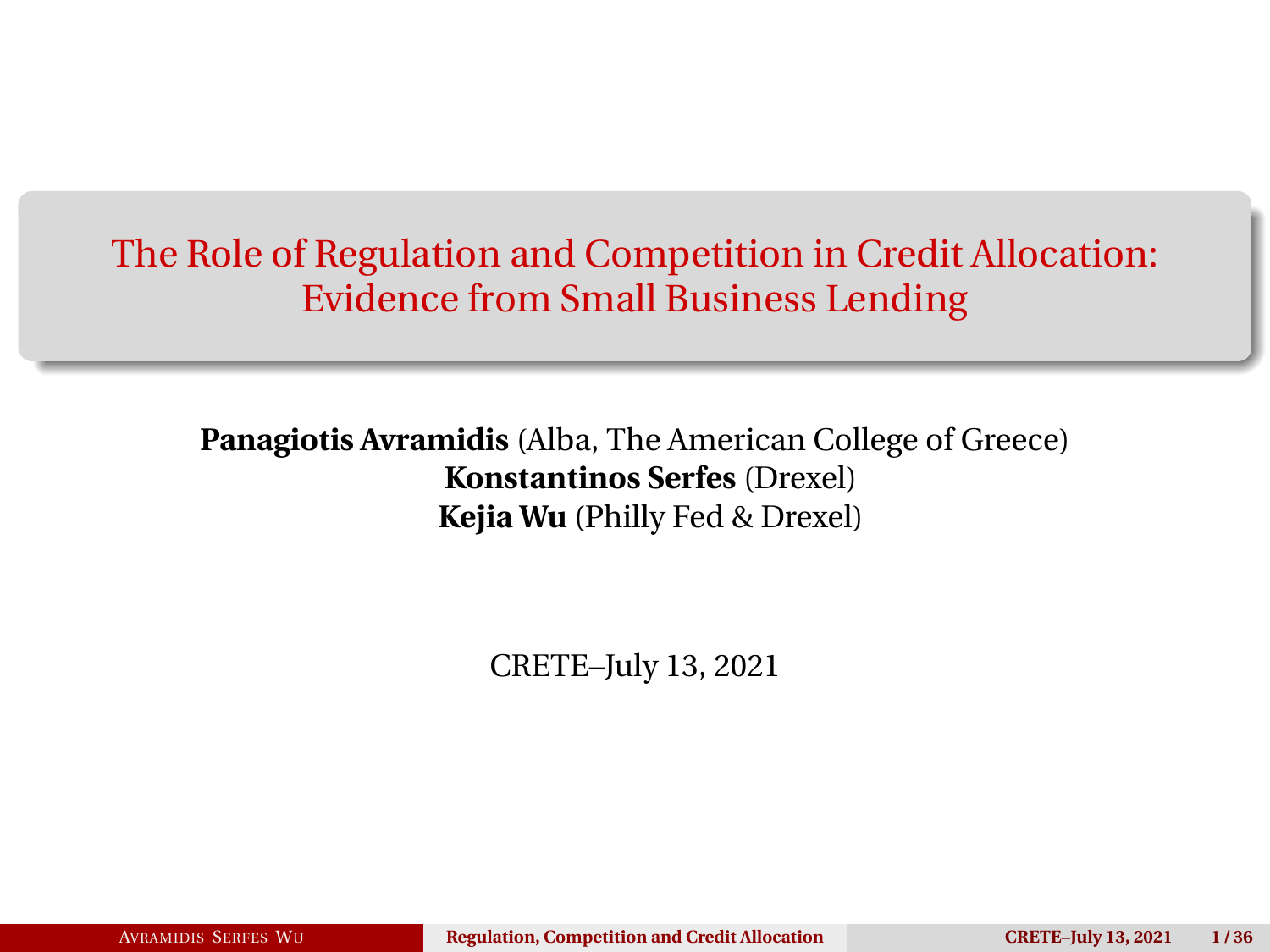# <span id="page-1-0"></span>**Outline**

### [Introduction](#page-1-0)

[Literature review and contribution](#page-8-0)

[Sketch of the theoretical model](#page-11-0)

#### [Empirical Analysis](#page-25-0)

### [Conclusion](#page-33-0)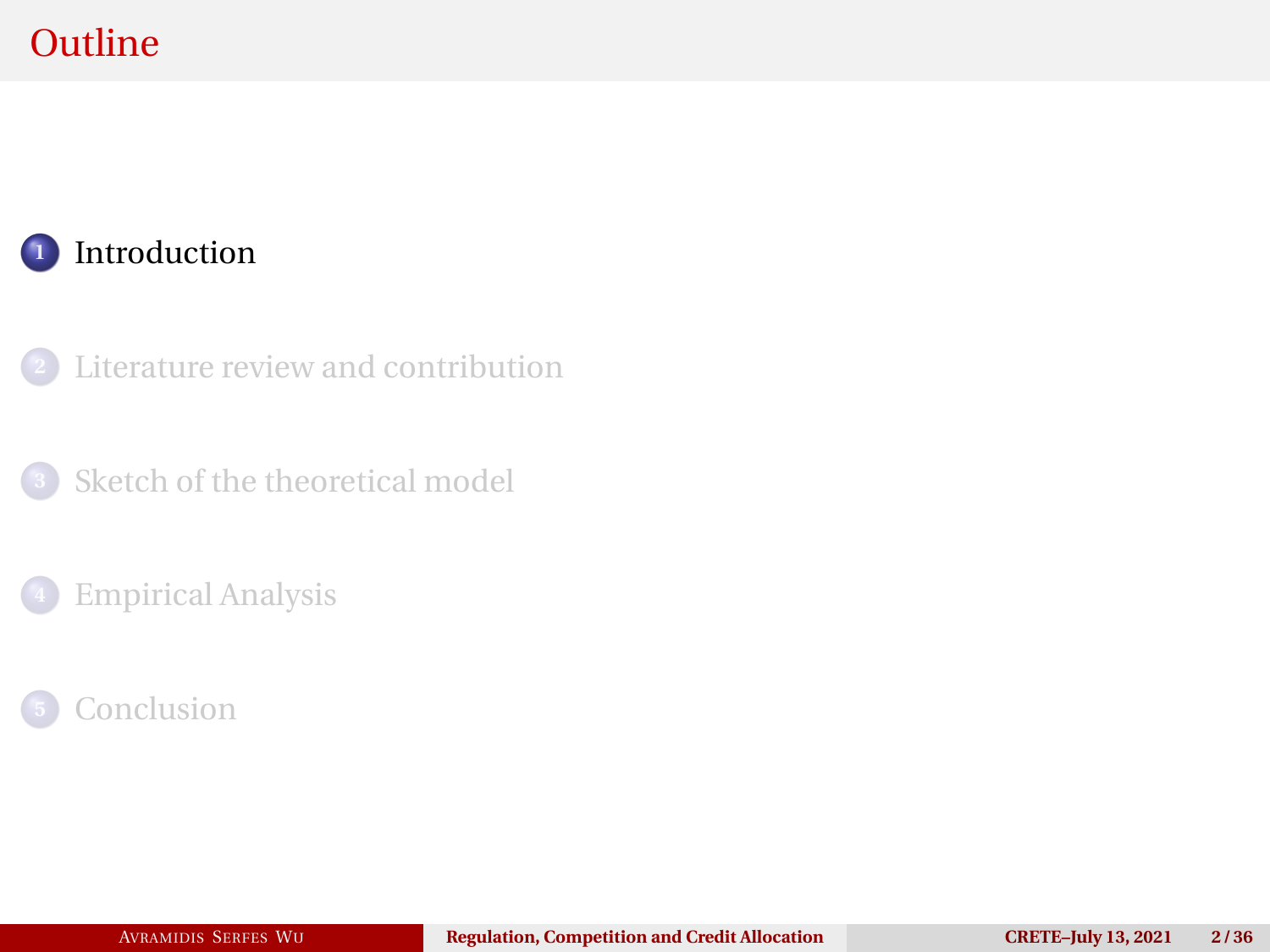### **Introduction**

• Low credit supply in a local market.

#### ⇓

Little information available about the creditworthiness of small businesses in that market. Because of lack of enough transactions that generate information.

#### ⇓

• High fraction of opaque small businesses.

#### ⇓

Low credit supply in the local market.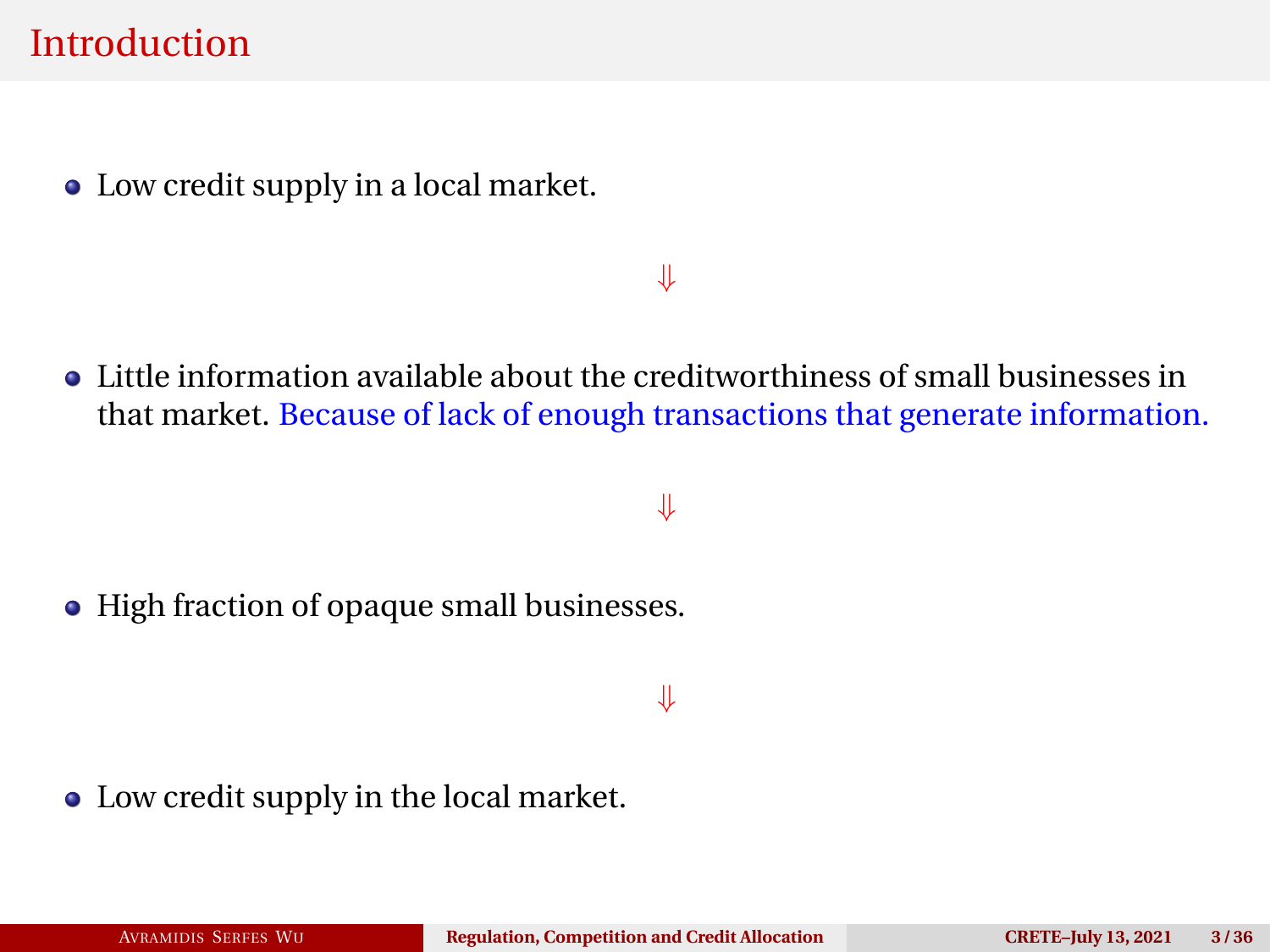- Vicious cycle of low funding, high proportions of opaque businesses and underfunded local markets.
- Nevertheless, small businesses are crucial for employment, growth and innovation in many local markets.
- To break this vicious cycle, policymakers have introduced regulations that force lenders to extend credit to targeted markets.
- However, the impact on borrowers, targeted by these important regulations, remains largely unexplored.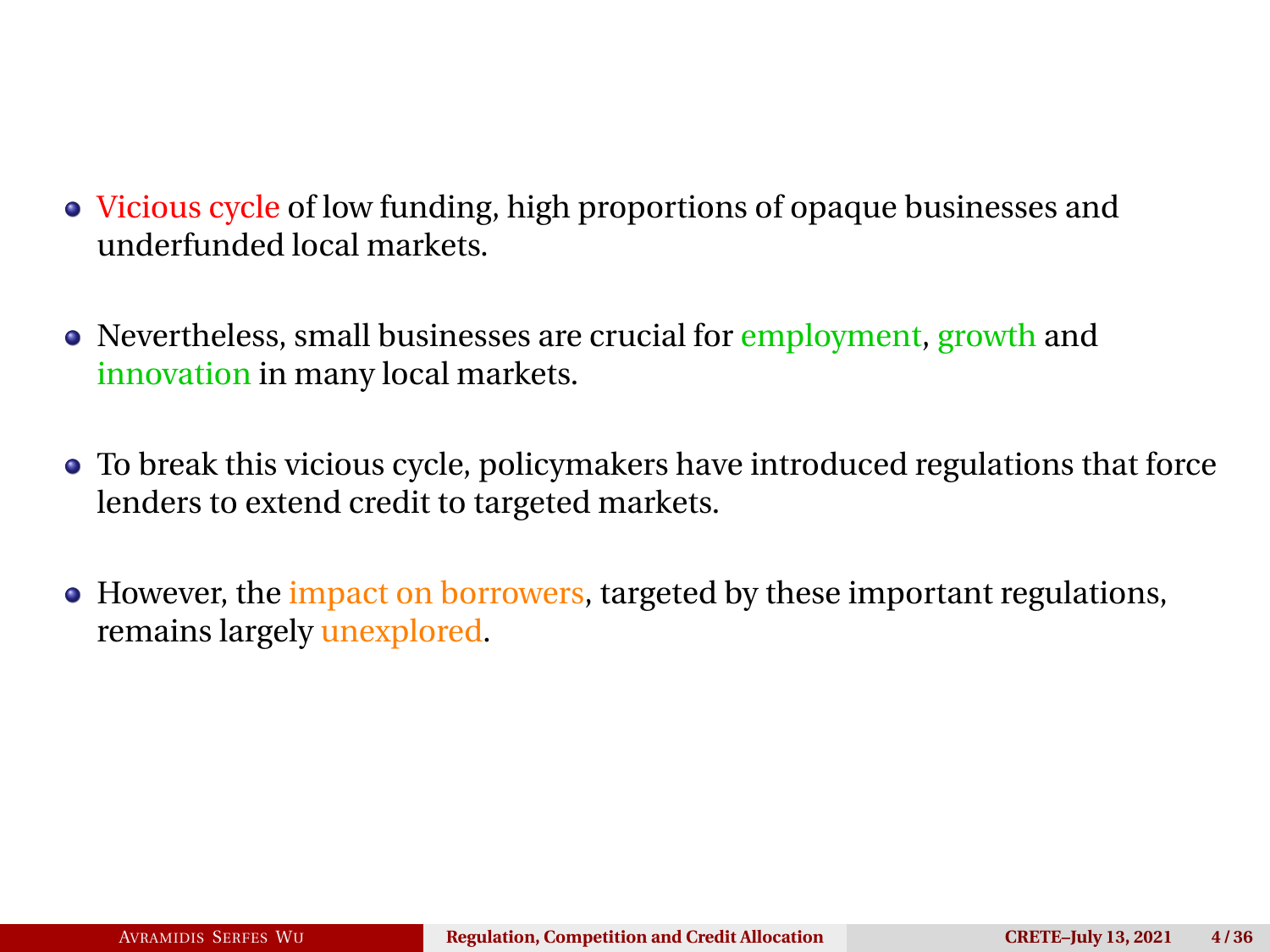- Main question: Do policies that promote credit access have an impact on targeted borrowers?
- We investigate the impact of these policies on:
	- Bank  $\rightarrow$  Information production  $\rightarrow$  Efficient credit allocation
- We develop a theoretical model of information production, regulation and bank competition.
- We test empirically its predictions by examining the impact of the Community Reinvestment Act's (CRA) lending program on small businesses.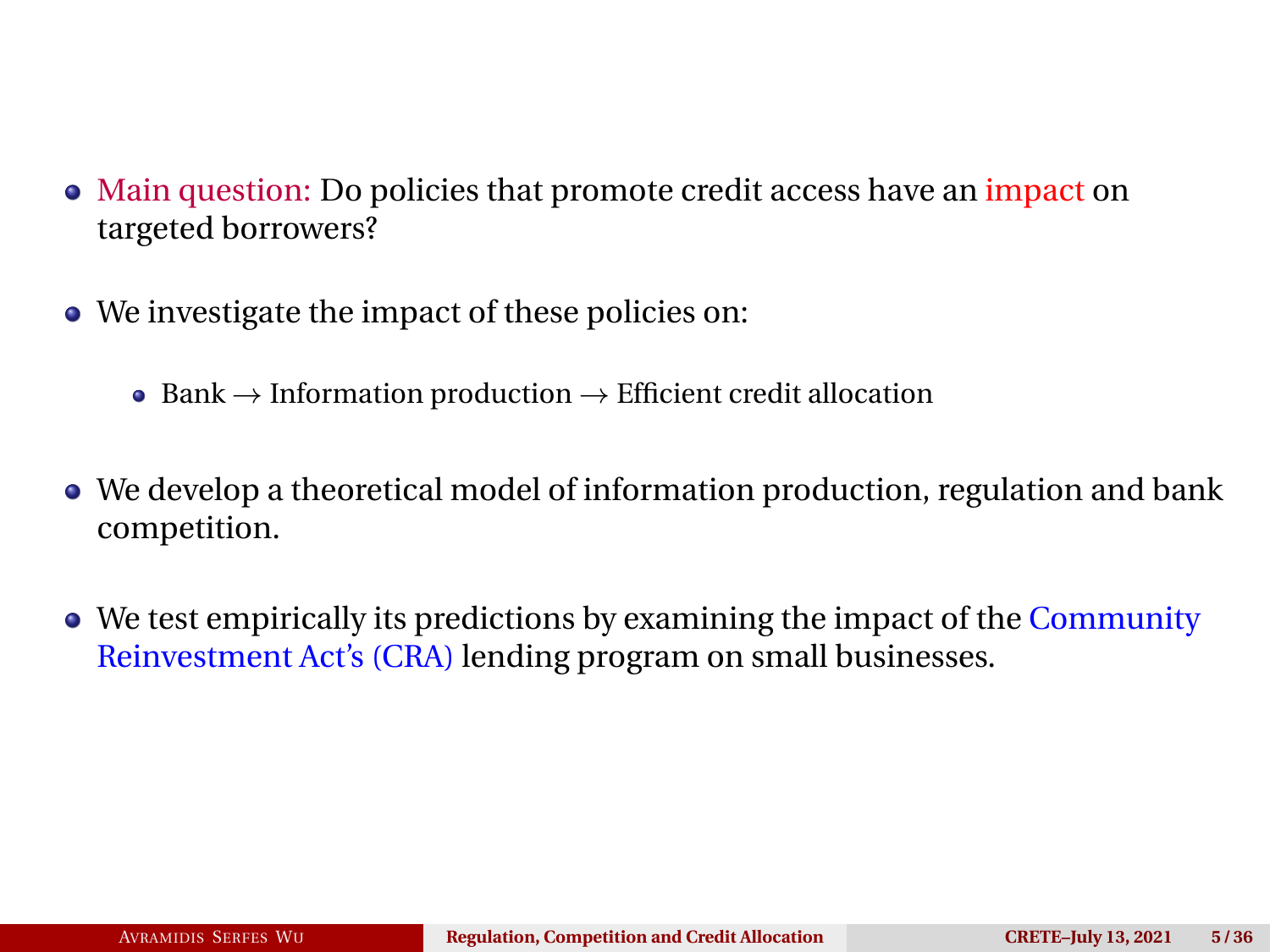## The Community Reinvestment Act

- Enacted in 1977, the Act aims to meet the credit needs of the underfunded communities.
- Based on census data of median family income (MFI), CRA examiners divide tracts mainly into two groups:
	- $\bullet$  the upper-middle tracts with MFI above 80% of the surrounding Metropolitan area's MFI and
	- **the low-moderate tracts with MFI ratio below 80%.**
- Banks with branches in low-moderate tracts, the CRA eligible communities, are subject to periodic assessment by regulators in meeting the credit needs of these communities.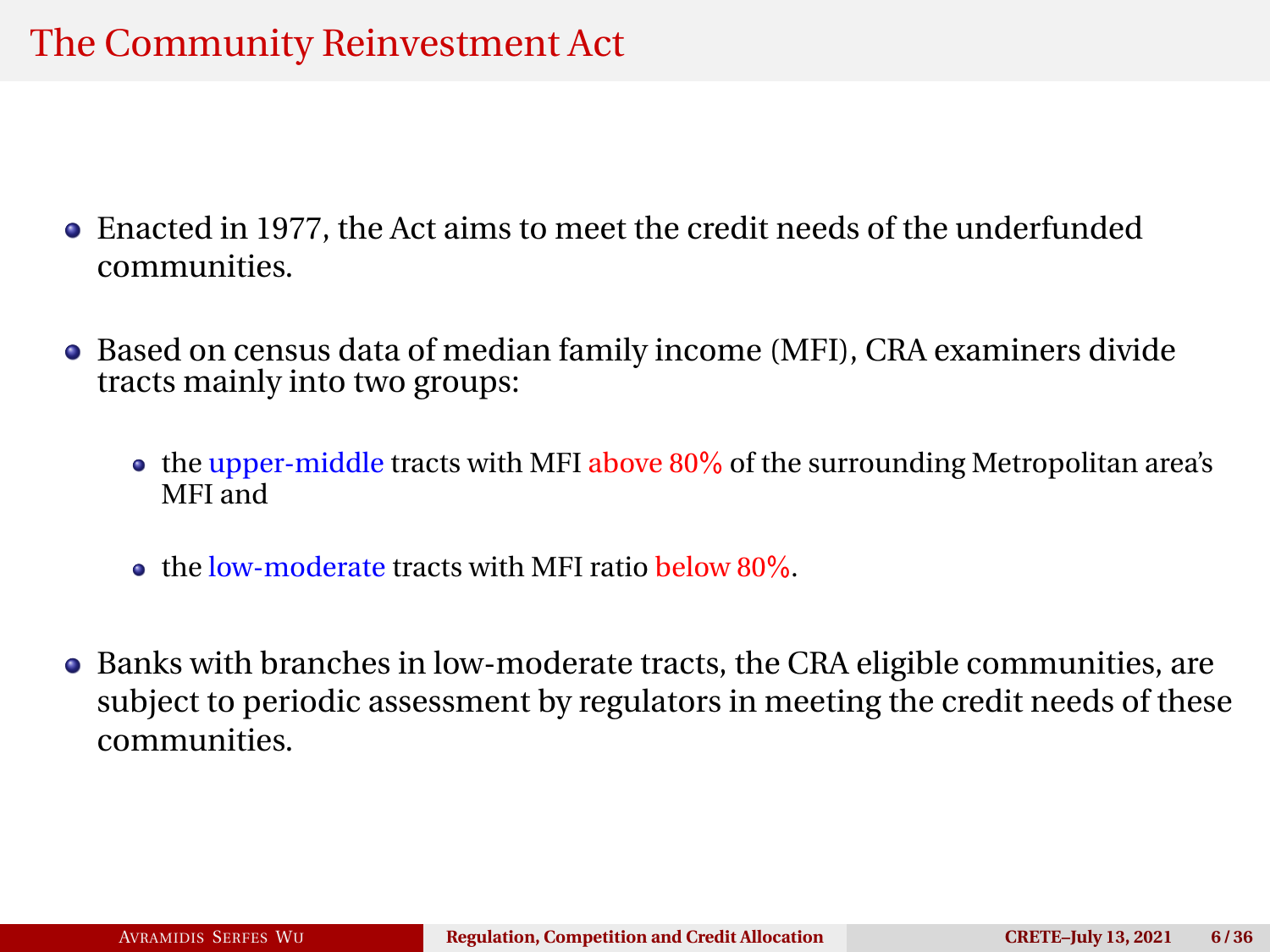# Empirical methodology

- We use the fuzzy regression-discontinuity (RD) design.
- We examine if loans in newly eligible tracts are higher compared to loans in the ineligible tracts, around the 80% cut-off.
- Then, we examine whether these additional loans were allocated efficiently, by looking at the average creditworthiness in the local market.
- We use the Dun & Bradstreet paydex score of a business as a measure of its creditworthiness.
	- The PAYDEX Score is a dollar-weighted indicator intended to reflect a business's past payment performance.
	- A higher paydex score of a firm is linked to better loan terms, like lower interest rates, and to more favorable trade credit agreements.
	- Hence, a higher credit score can imply economic improvement for the local market.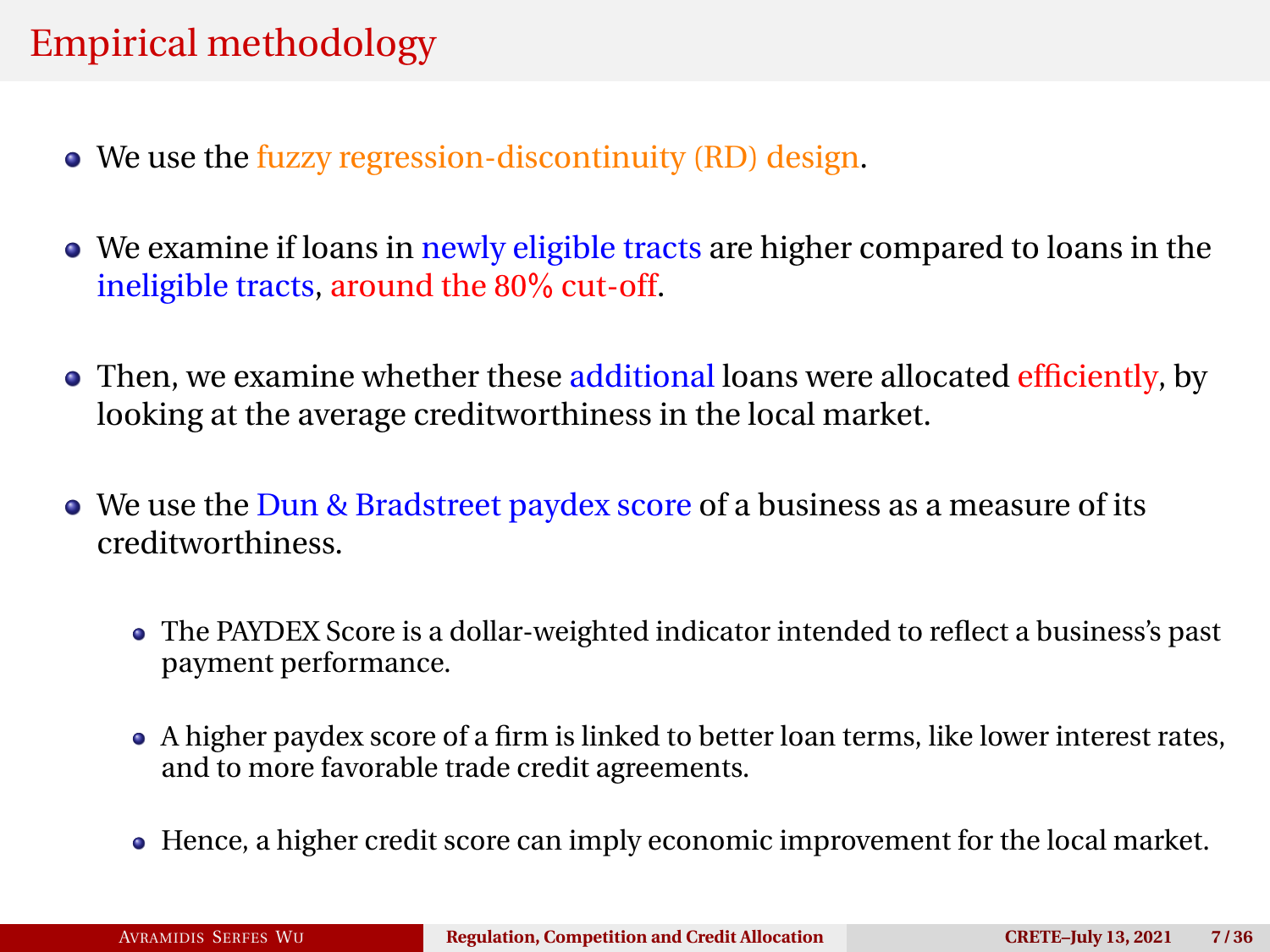- Loans increased in the newly eligible tracts.
- The credit score of businesses also increased, on average.
- However, in local markets with few small businesses relative to the number of competing bank branches, we do not observe an increase in the credit score.
- Finally, in local markets with high proportion of opaque firms it is less likely to observe an impact on the credit score of businesses,
	- especially in markets with few small businesses relative to the number of bank branches.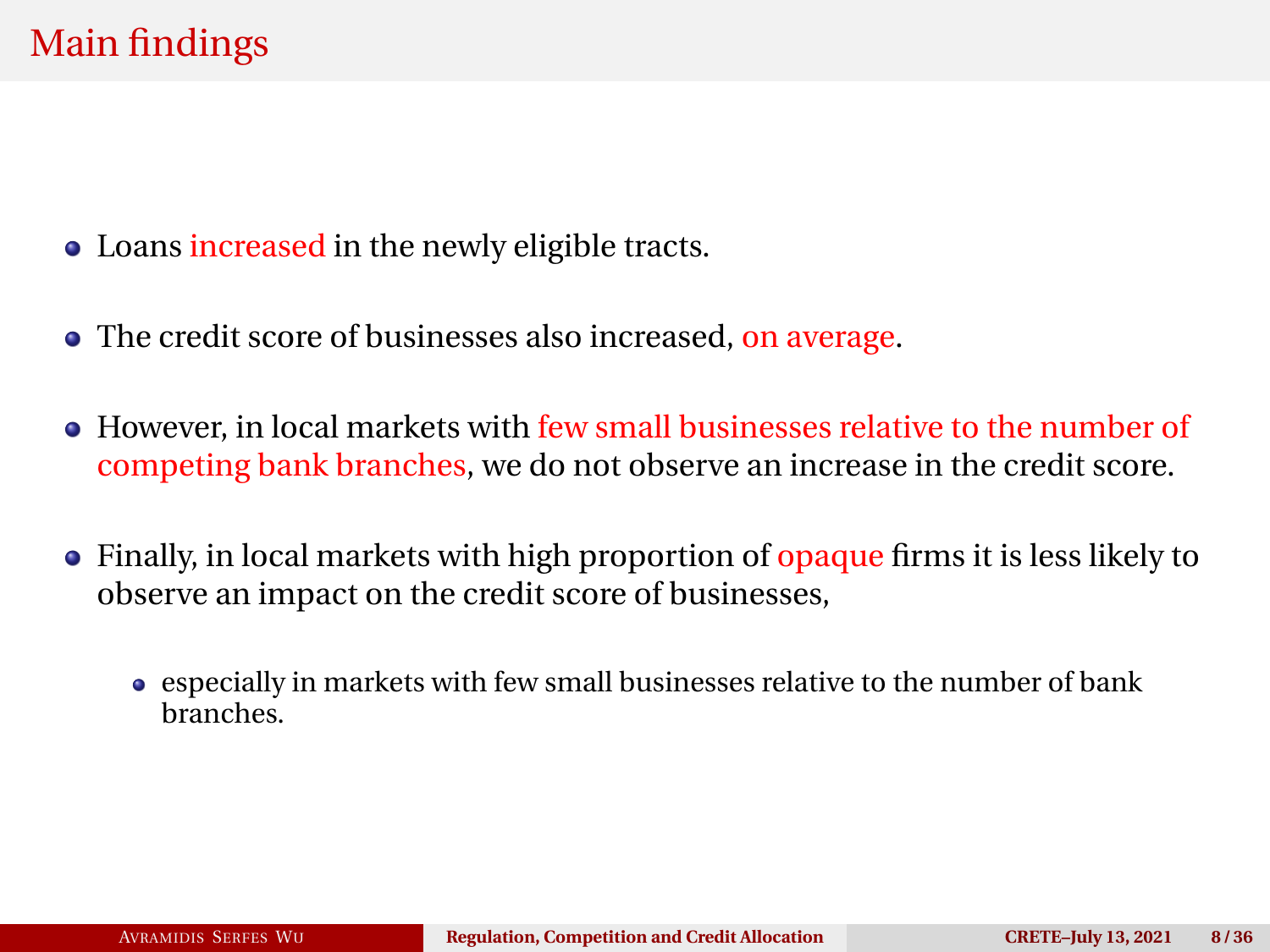# <span id="page-8-0"></span>**Outline**

#### [Introduction](#page-1-0)

#### [Literature review and contribution](#page-8-0)

[Sketch of the theoretical model](#page-11-0)

#### [Empirical Analysis](#page-25-0)

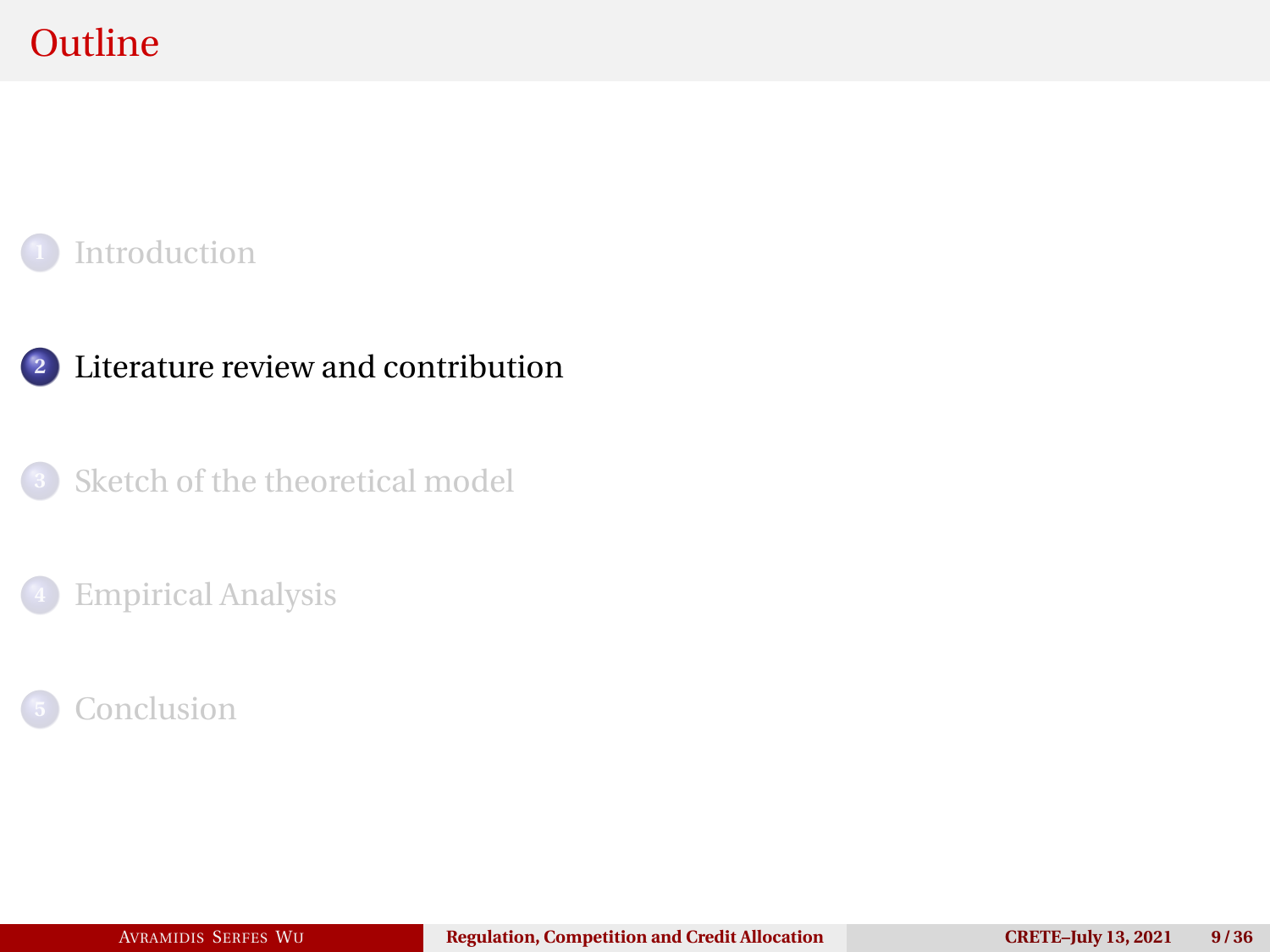#### Literature review

- Information production and competition: Ruckes (RFS, 2004) and Hauswald and Marquez (RFS, 2006).
- Information production and lending relationships: Petersen and Rajan (QJE, 1995); Petersen and Rajan (JF, 2002) and Agarwal and Hauswald (RFS, 2010).
- Small business lending: Berger, Saunders, Scalise and Udell (JFE, 1998); Black and Strahan (JF, 2002); Cetorelli and Strahan (JF, 2006); Rice and Strahan (JF, 2010).
- Credit screening technologies: Hauswald and Marquez (RFS, 2003); Cole, Goldberg and White (JFQA, 2004); Berger and Udell (JBF, 2006); Berger and Black (JBF, 2011); Levine, Lin, Peng and Xie (RFS, 2020).

#### • Impact of CRA:

- Residential mortgages: Dahl, Evanoff and Spivey (JMCB, 2010); Bhutta (JLE, 2011); Agarwal, Benmelech, Bergman and Seru (WP, 2012); Avery and Brevoort (ReStat, 2015); Ding and Nakamura (WP, 2020); Begley and Purnanandam (JFE, 2021).
- Small businesses: Avery, Bostic and Canner (HPD, 2005); Bostic and Lee (Cityscape, 2017); Ding, Lee and Bostic (WP, 2018).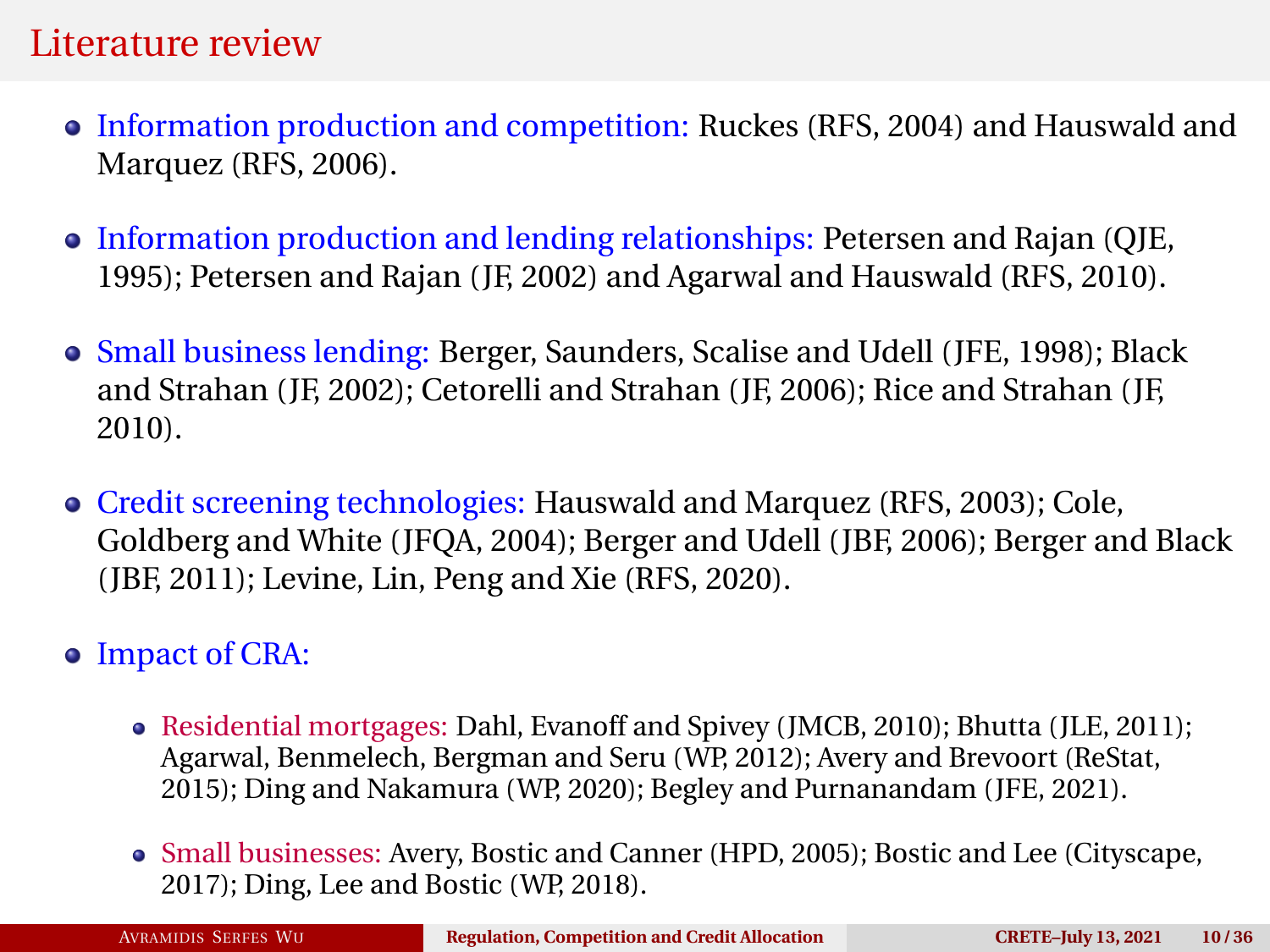## **Contribution**

- Theoretical model of bank competition and information production in the presence of opaque and transparent borrowers with heterogeneous project values.
- Most of the CRA literature has focused on whether the regulation has been effective in increasing the quantity of loans.
- We go a step further and examine whether the new loans have positively impacted the targeted small businesses' creditworthiness.
- We highlight the moderating role of markets' micro-structure on the impact of CRA.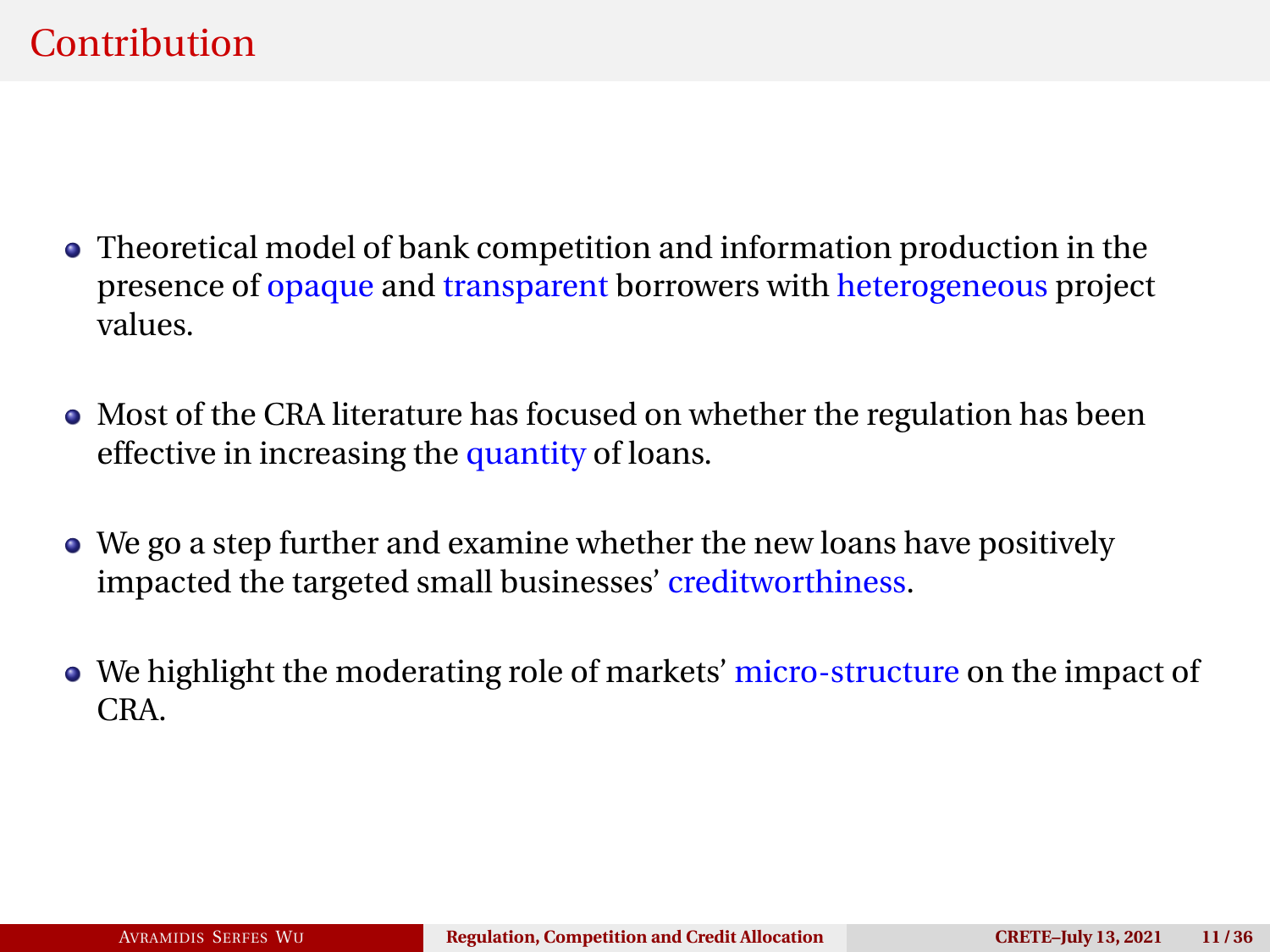# <span id="page-11-0"></span>**Outline**

#### [Introduction](#page-1-0)

[Literature review and contribution](#page-8-0)

#### [Sketch of the theoretical model](#page-11-0)

#### [Empirical Analysis](#page-25-0)

### [Conclusion](#page-33-0)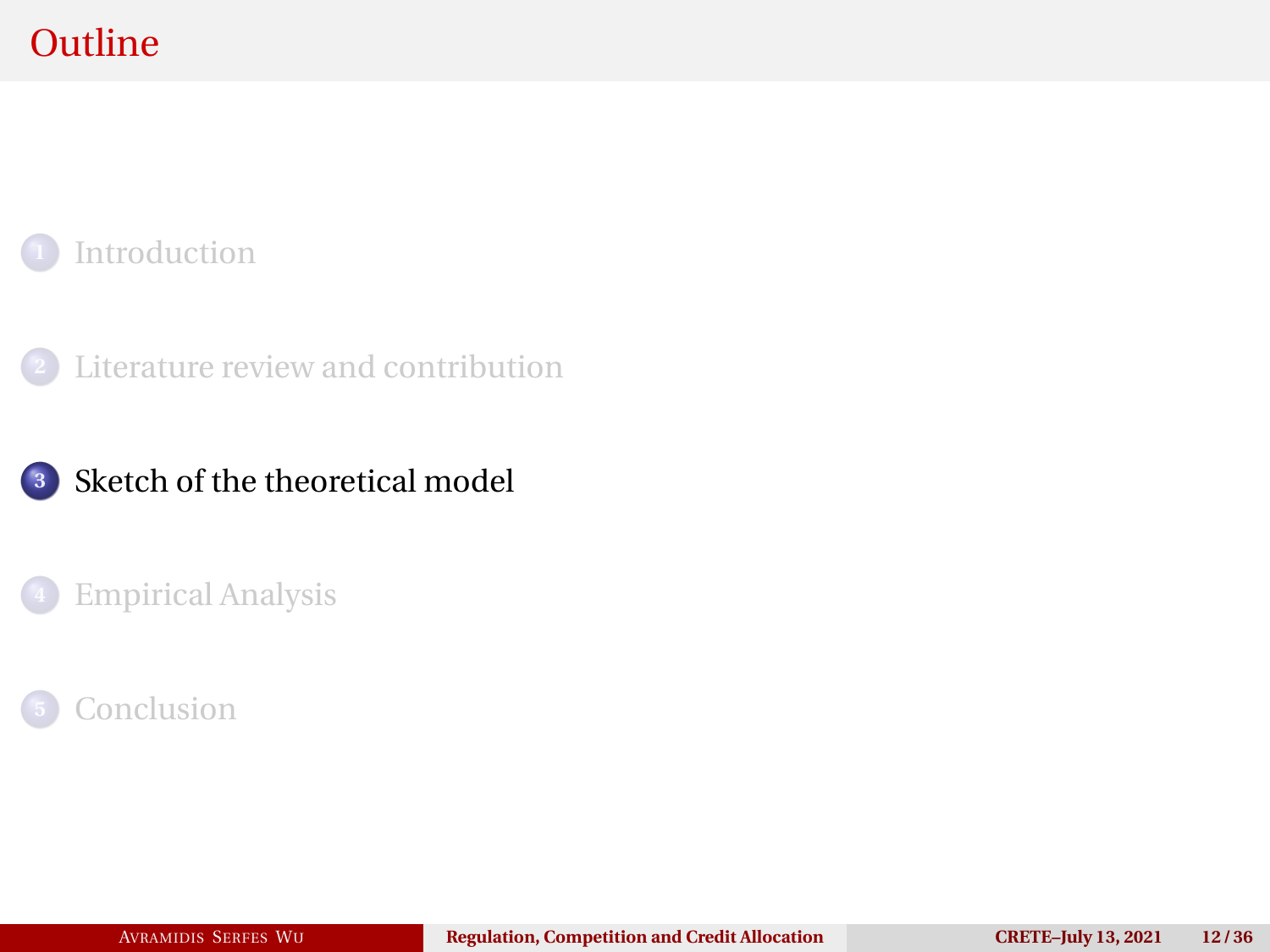## Entrepreneurs, transparency and value of projects

- There are two groups in terms of how transparent the expected value of the project is: *informationally Transparent* (T) and *informationally Opaque* (O),
- and within each group there are entrepreneurs with high expected value,  $\nu = H > 0$ , and low expected value,  $\nu = L = 0$ , projects.
- A bank can identify the type of a T entrepreneur's project without additional effort,
- while for an O entrepreneur it needs to invest in costly screening technology to screen out the low expected value projects.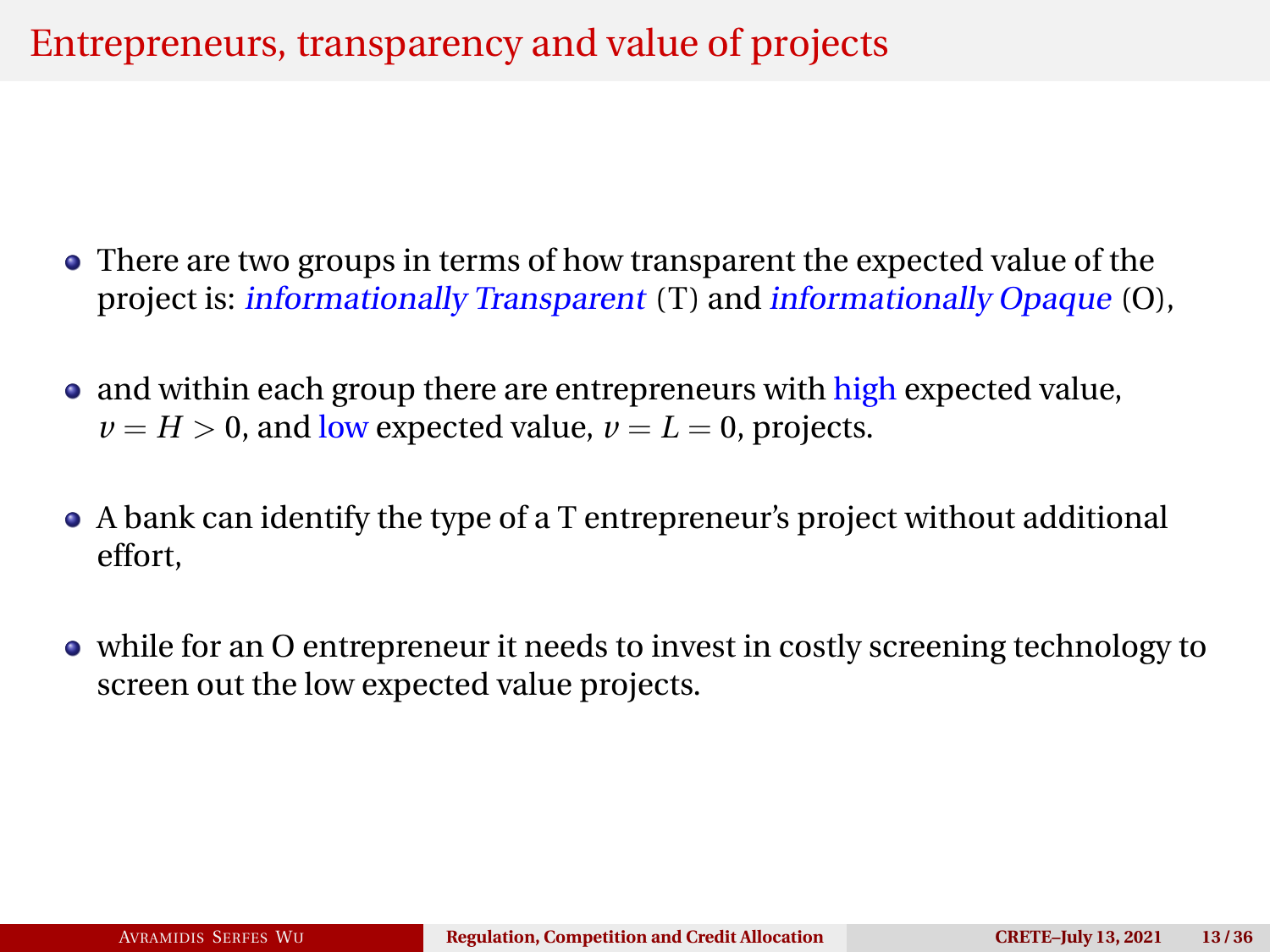- Entrepreneurs and banks meet bilaterally and at random in continuous time with discount factor *r* (Diamond-Mortensen-Pissarides).
- Each bank finances one entrpereneur.
- The market consists of  $N<sub>b</sub>$  banks (*b*) and  $N<sub>e</sub>$  entrepreneurs (*e*).
- Let  $\theta \equiv \frac{N_b}{N_e}$  measure the demand adjusted bank competition.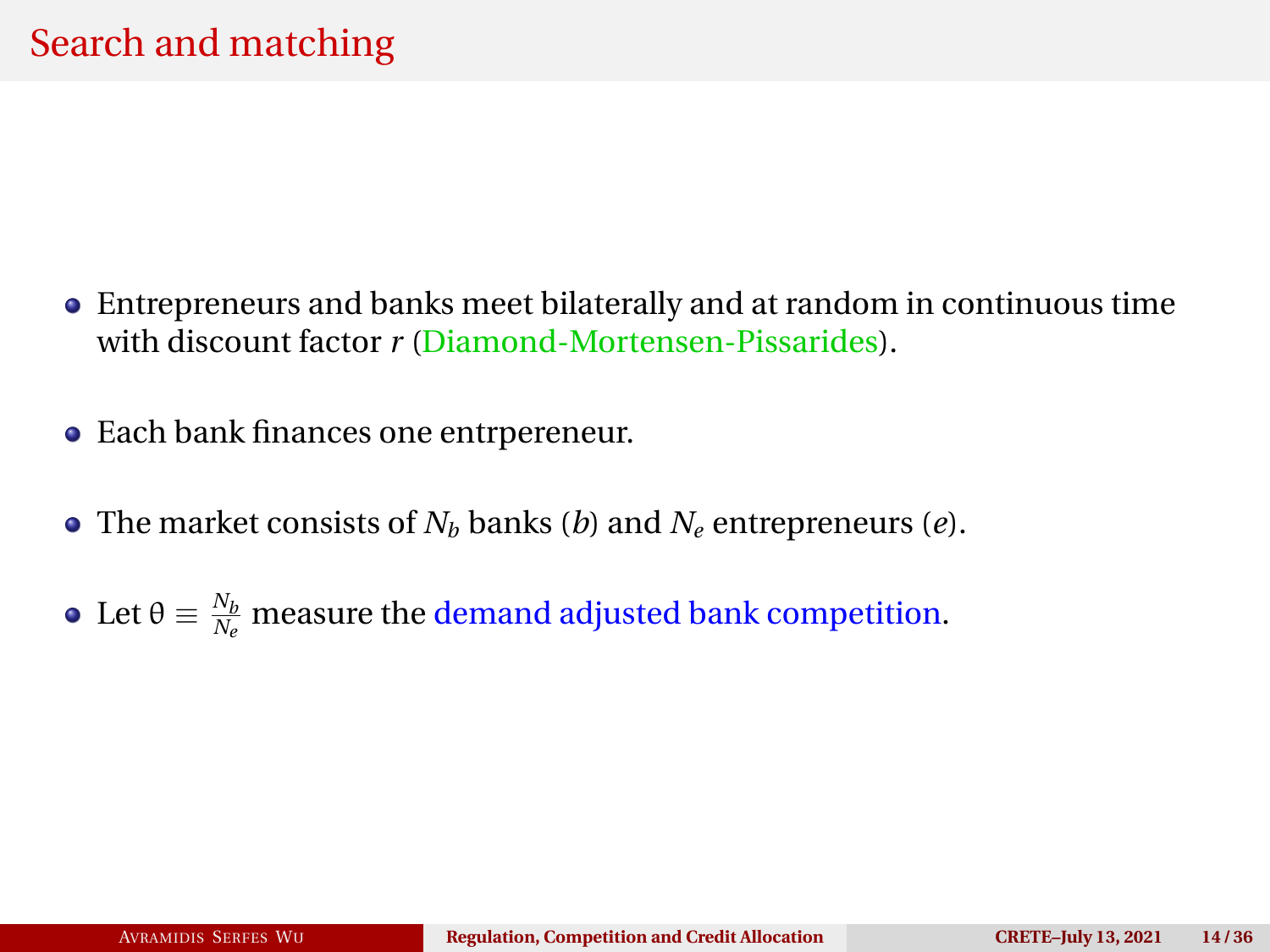- Match-specific heterogeneity.
- The probability of a T entrepreneur is *q* and the probability of an O entrepreneur is  $1 - q$ .
- Furthermore,  $Pr(v = H|T) = v$  and  $Pr(v = H|O) = \mu$ .
- The cost of funds is  $\bar{i} \ge 0$ .
- We make the following assumption

$$
\mu H < 1 + \overline{i} < H.
$$

• Funding high value projects is efficient, but funding opaque ENs is, on average, inefficient.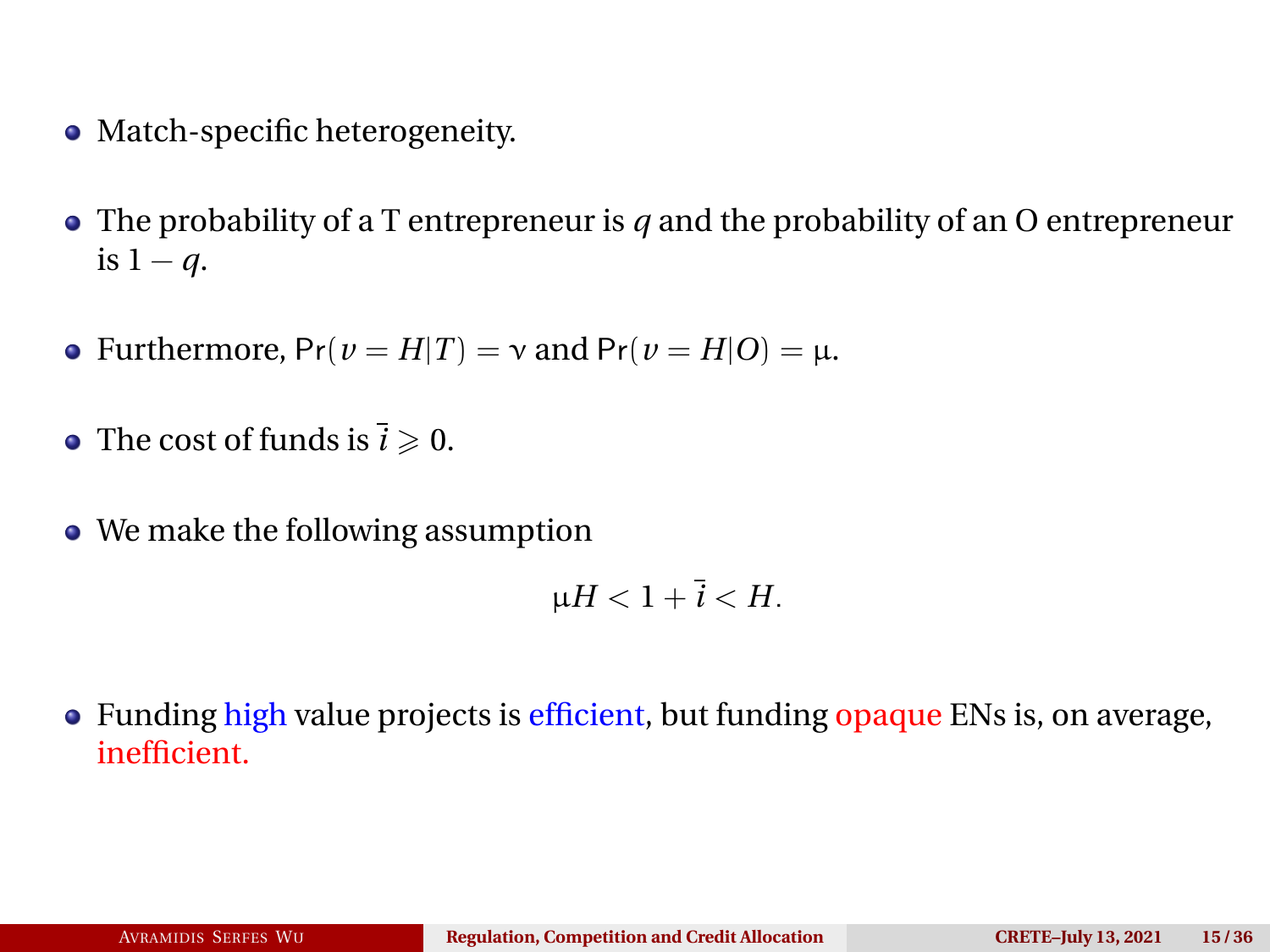- The bank draws a signal *s*, which can be either high,  $h$ , or low,  $\ell$ , if the entrepreneur belongs in the O group.
- The signal can be completely uninformative  $\phi = 0$  or perfectly informative  $\Phi = 1$ .
- Each bank can improve the precision of its own signal, from  $\phi = 0$  to  $\phi = 1$ , if it incurs an exogenously given cost  $c > 0$  per borrower it bargains with.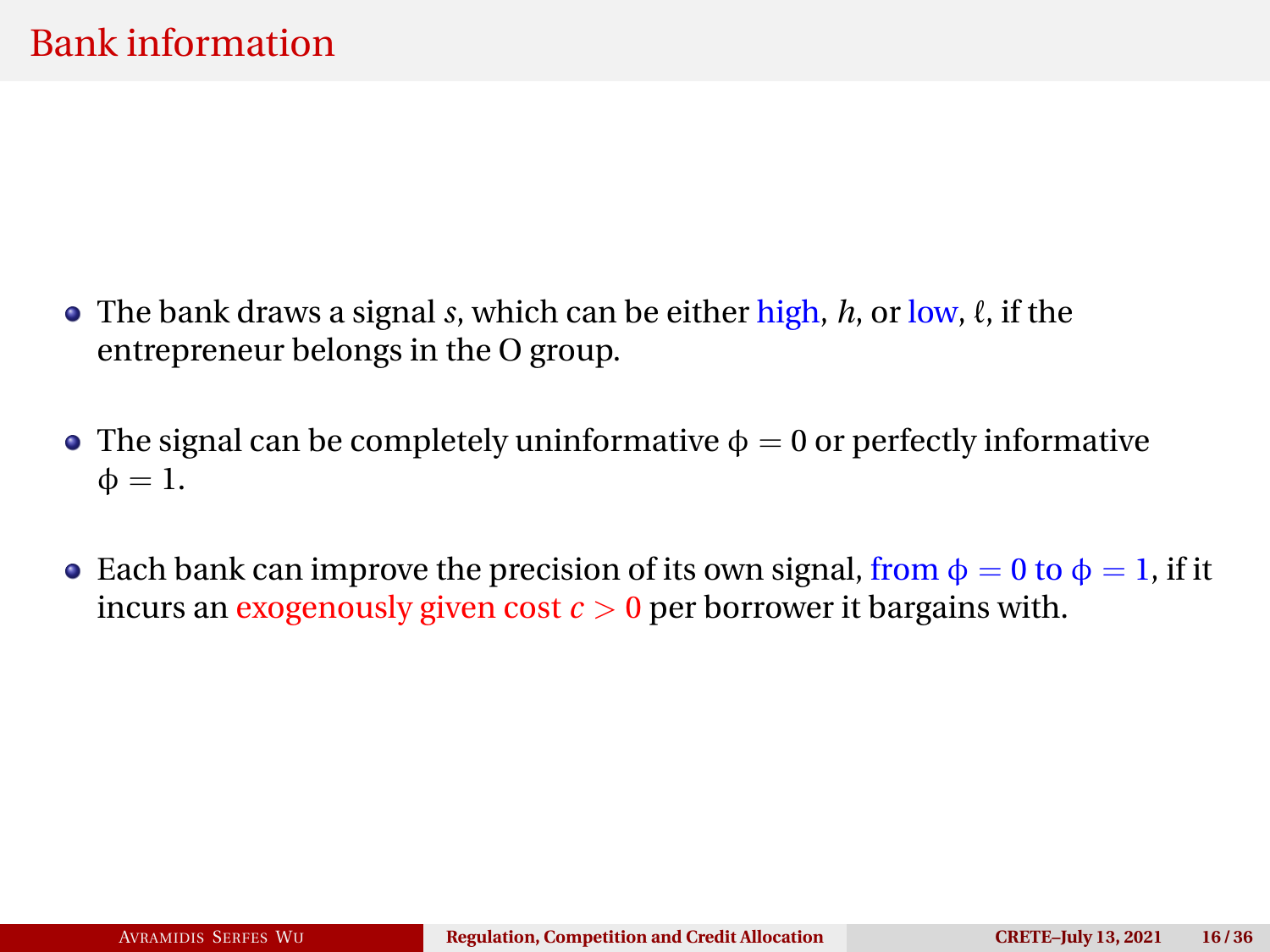- If the search is successful, the two sides bargain.
- The outside options in the bargaining,  $B^o(\theta)$  and  $E^o(\theta)$ , are the utilities from going back into the market and searching anew.

The two parties bargain over the interest rate *i* to maximize the Nash product

$$
\left(B^d-B^o(\theta)\right)^{\frac{1}{2}}\left(E^d-E^o(\theta)\right)^{\frac{1}{2}}.
$$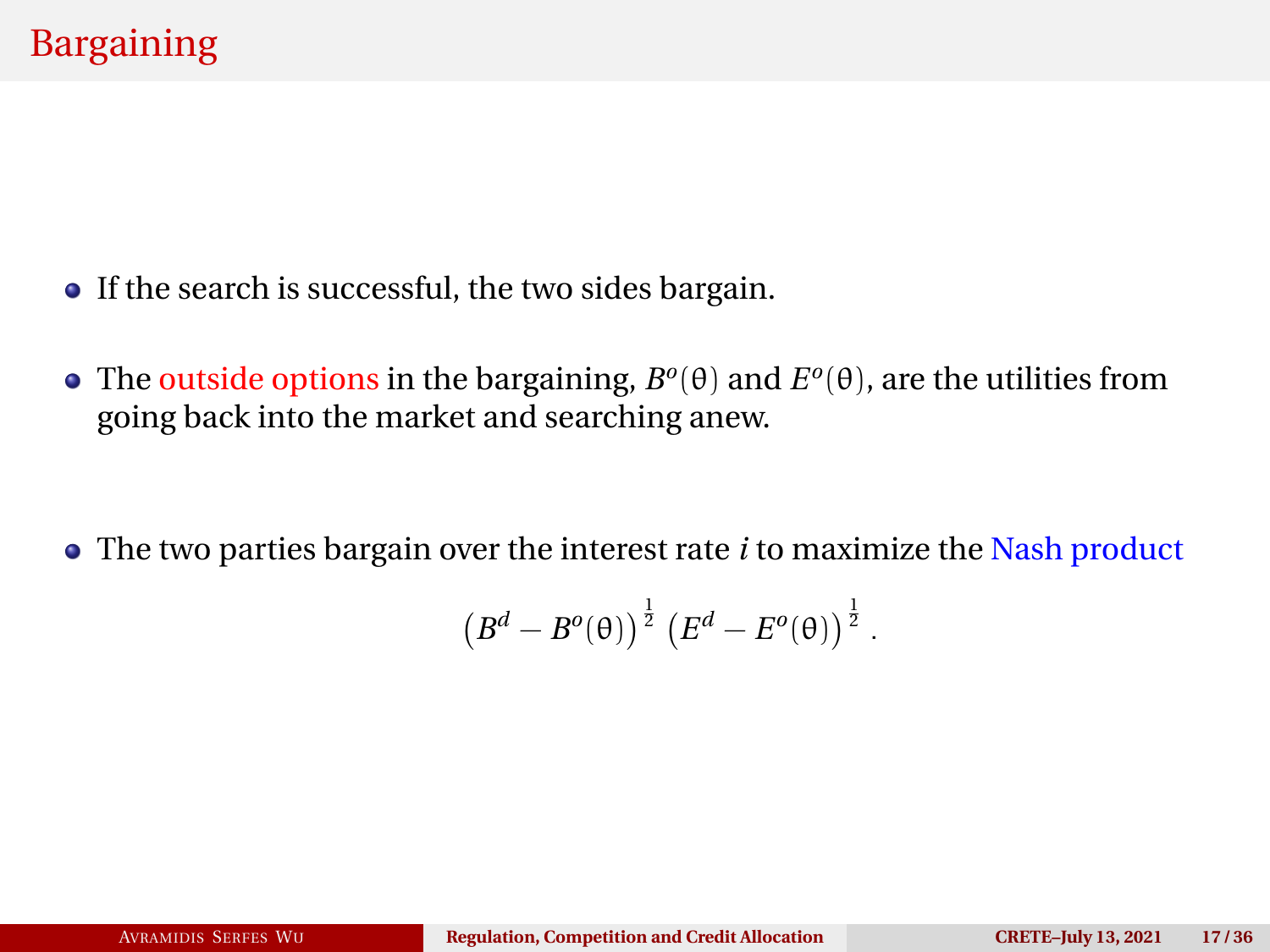- Difference in profits between when a bank invests and when it does not invest, when all other banks either invest or not.
- $\bullet$  If this difference is higher than *c*, a bank invests.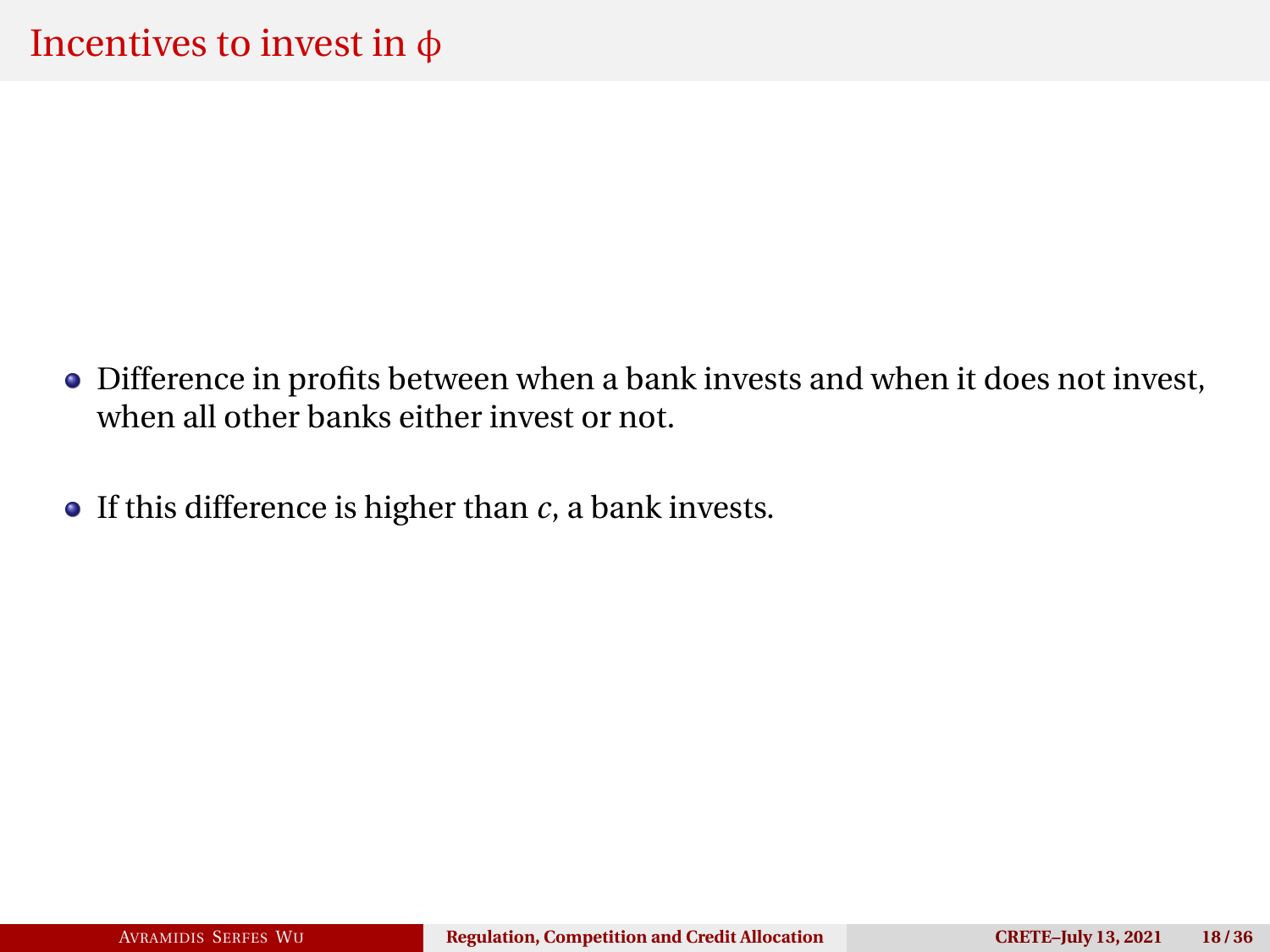### Private incentives to invest under No Regulation

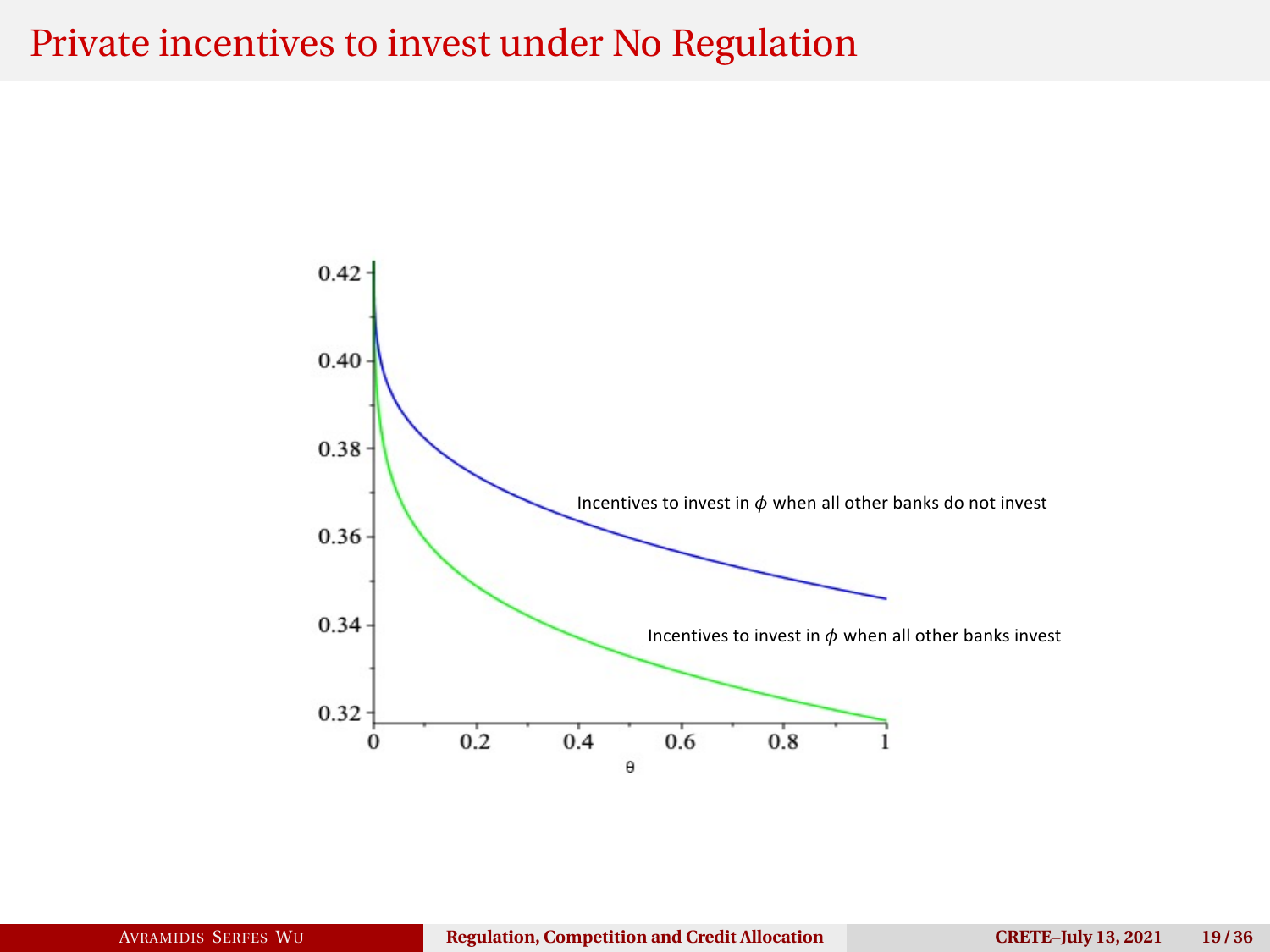- A regulation forces banks to fund O entrepreneurs.
- We repeat the same steps to derive the incentives to invest under regulation.
- Incentives to invest under regulation are stronger, because profits when banks do not invest are very low
	- because they must fund O entrepreneurs who on average have unprofitable projects.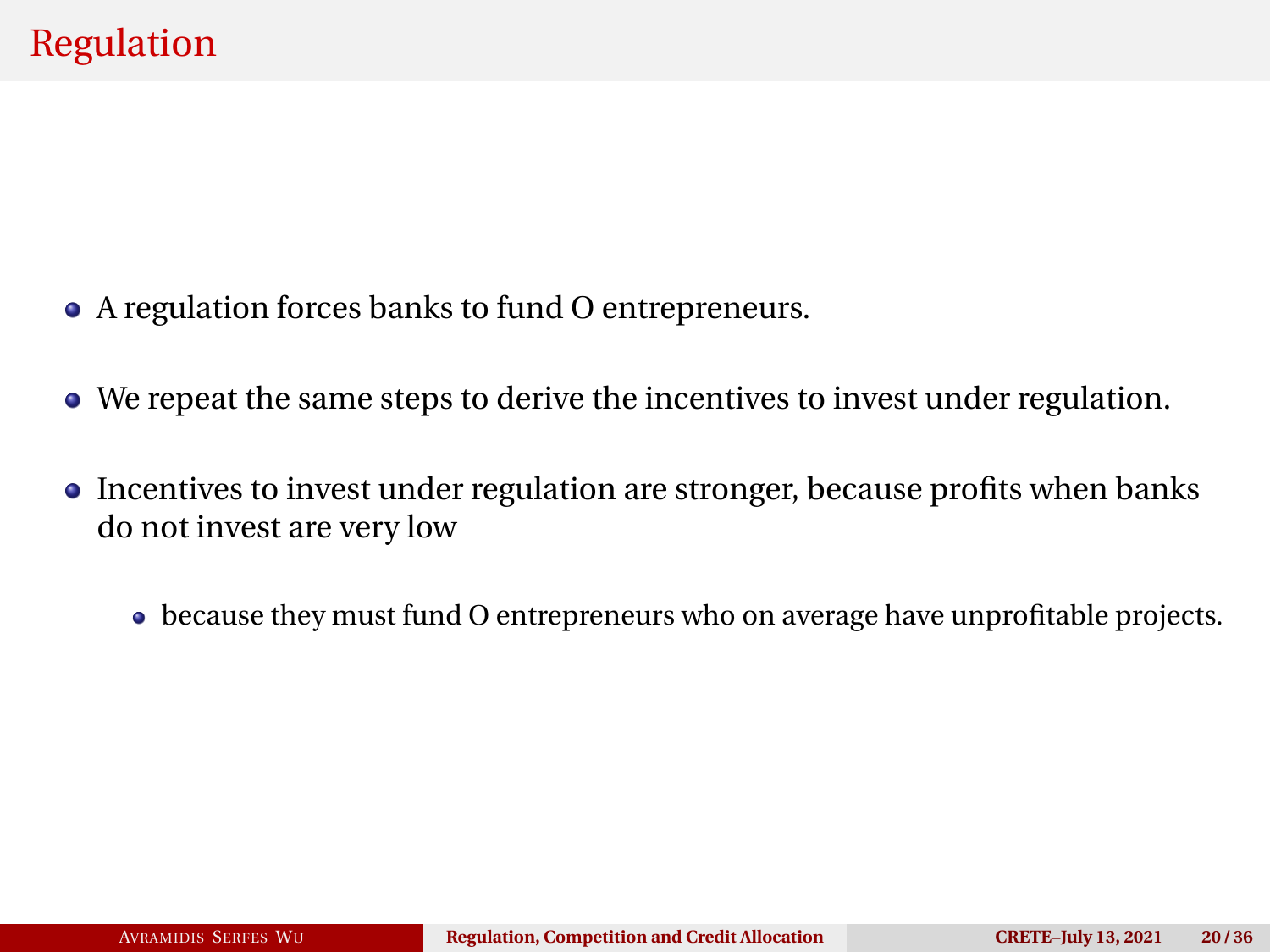## Private incentives to invest under Regulation and No Regulation

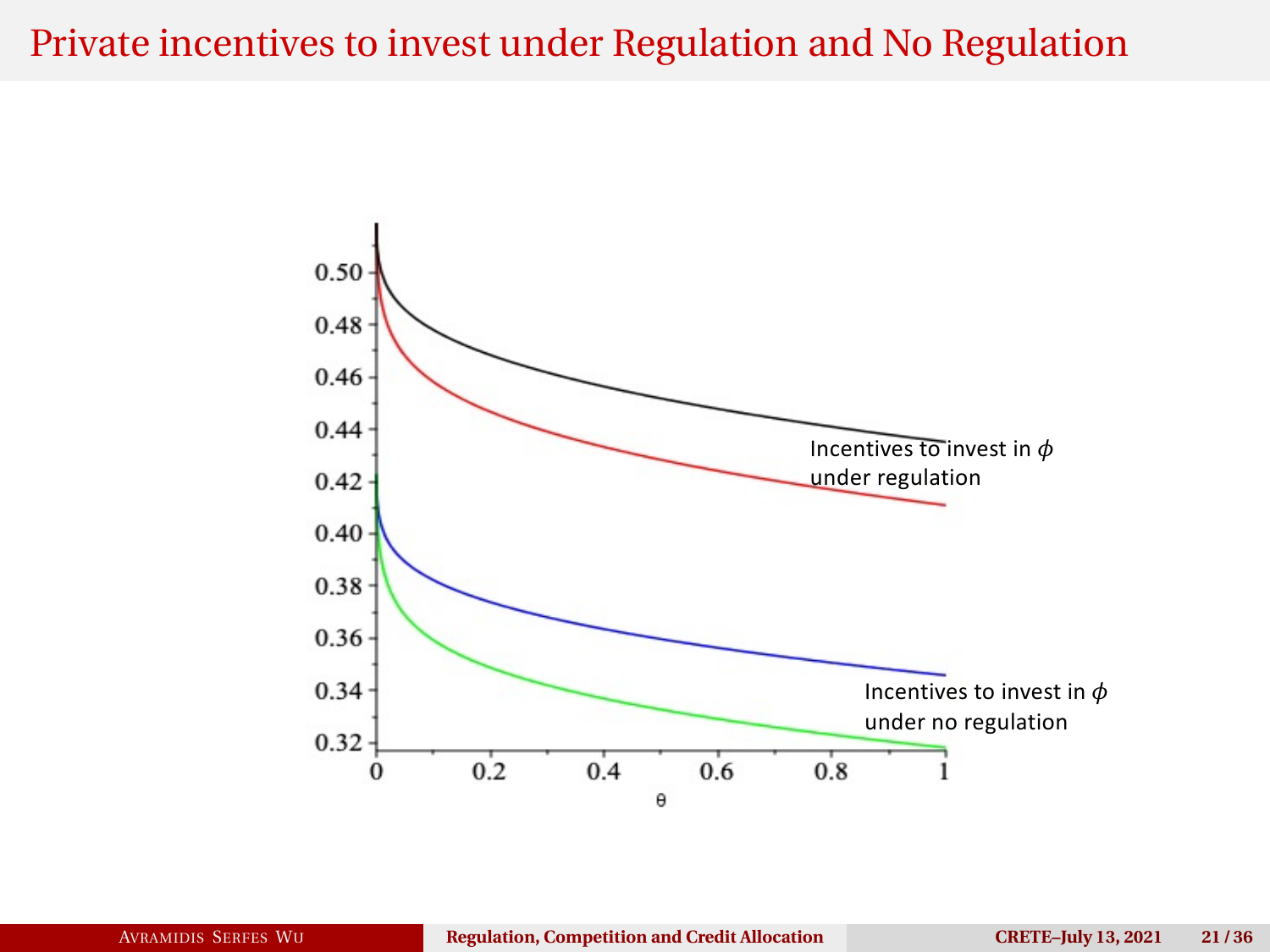A social planner would invest in the screening technology if and only if

$$
\underbrace{(1-q)\mu[H-(1+\overline{i})]}_{\text{social incentive}} > \underbrace{c}_{\text{cost}}
$$

- When a bank can appropriate all the surplus in the bargaining with ENs, then social and private incentives are aligned.
	- Analogous to a monopolist who can practice perfect price discrimination
	- offers the socially efficient quantity.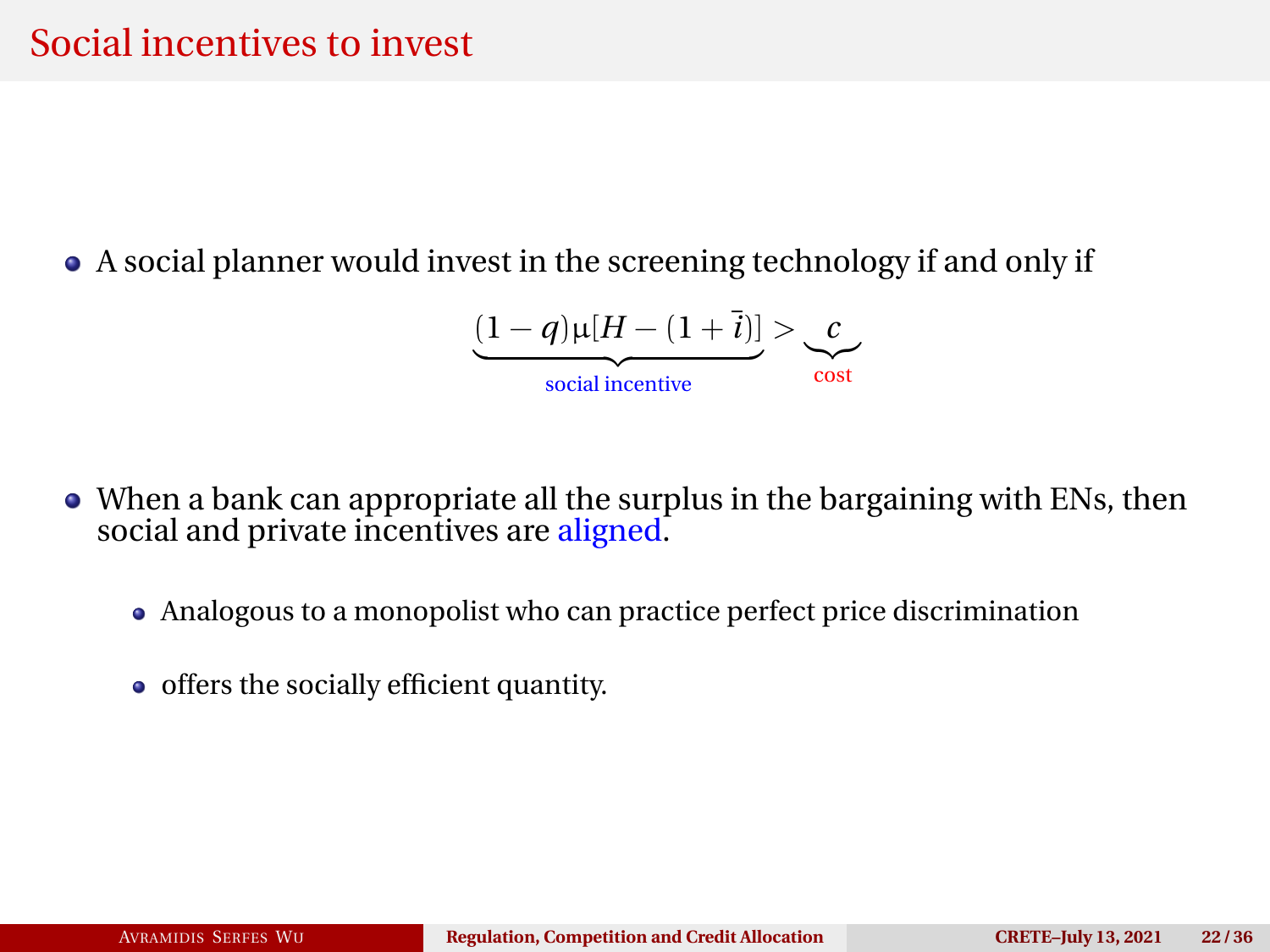### When there are many opaque ENs and  $\mu$  is low

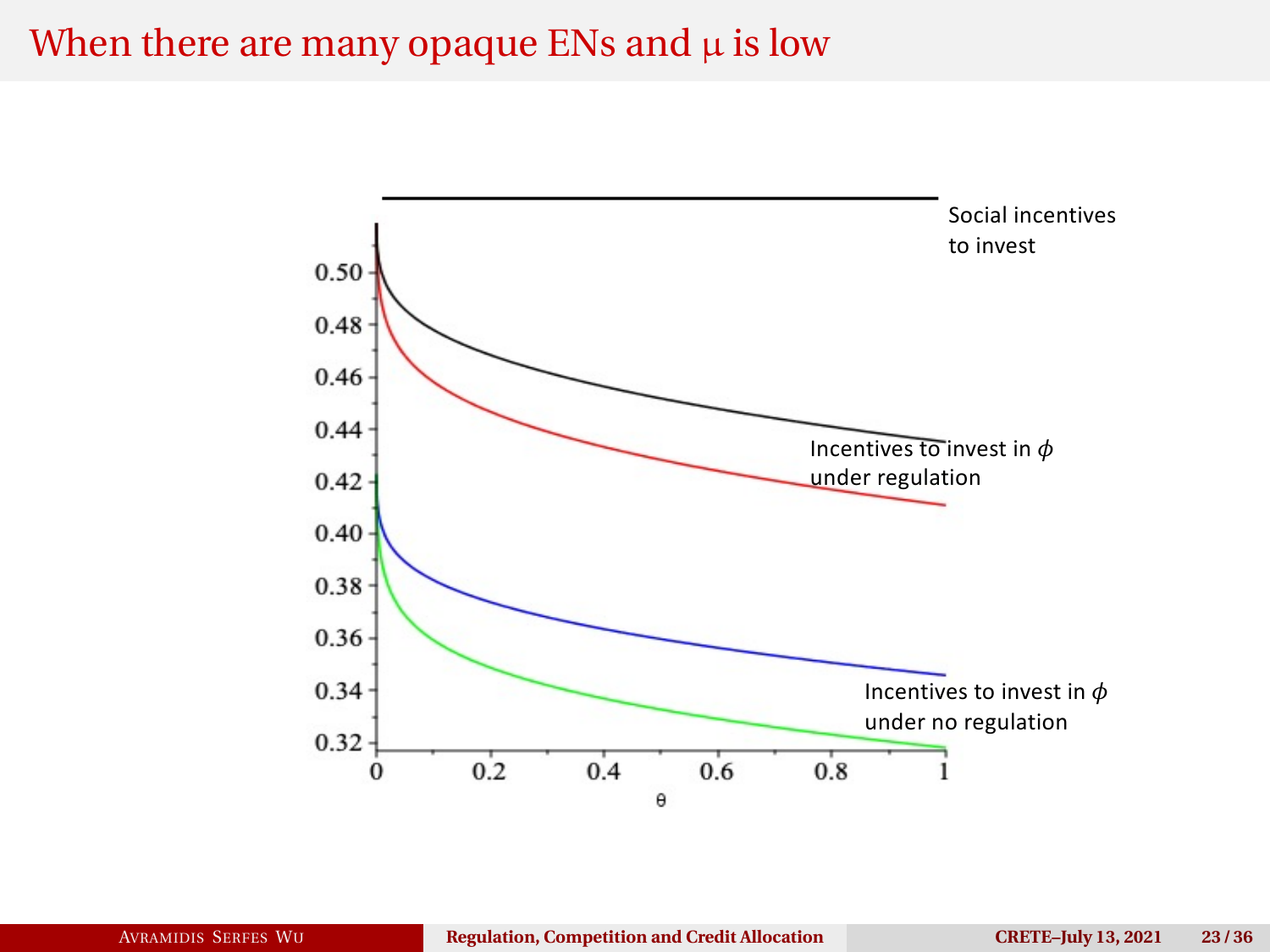## Equilibrium investments in screening technology

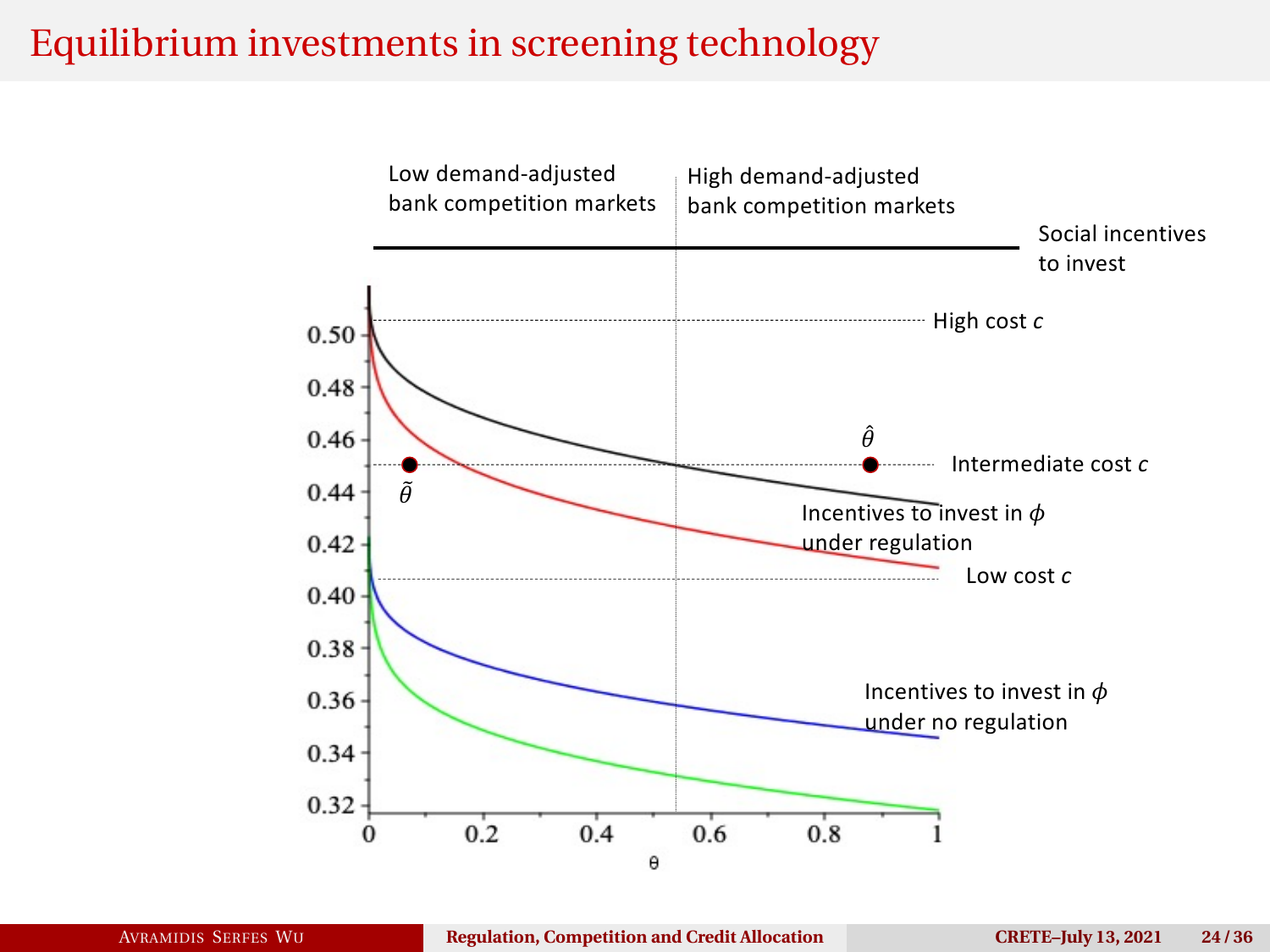### Hypothesis 1 (when *c* is high)

Regulation decreases (or leaves unchanged) the average creditworthiness in any local market, regardless of the demand-adjusted bank competition intensity.

#### Hypothesis 2 (when *c* is low)

Regulation increases the average creditworthiness in any market, regardless of the demand-adjusted bank competition intensity.

#### Hypothesis 3 (when *c* is intermediate)

Regulation increases the average creditworthiness in local markets with low demand-adjusted bank competition intensity and decreases (or leaves unchanged) the average creditworthiness in local markets with high demand-adjusted bank competition intensity.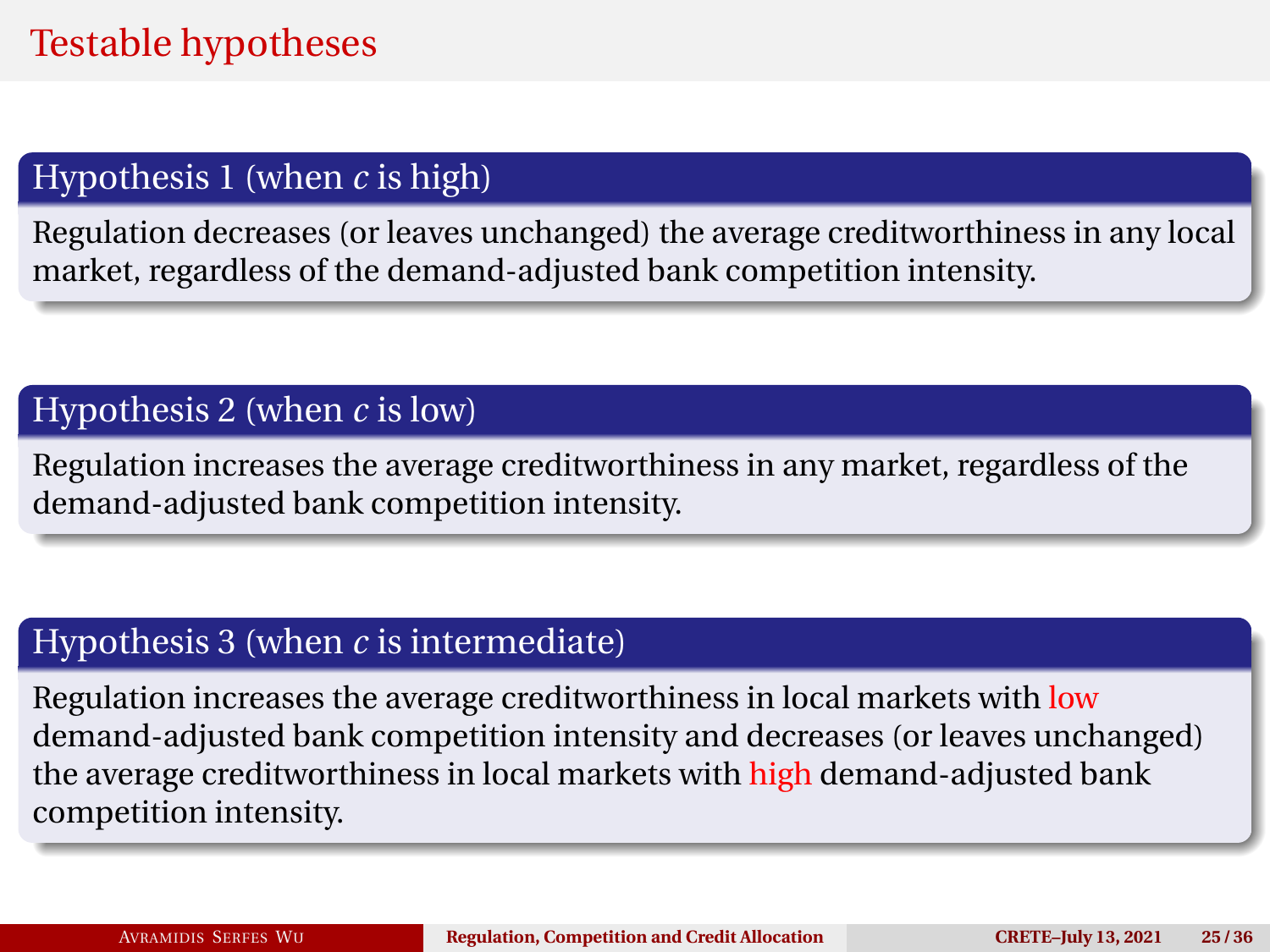# <span id="page-25-0"></span>**Outline**

### [Introduction](#page-1-0)

[Literature review and contribution](#page-8-0)

[Sketch of the theoretical model](#page-11-0)

## [Empirical Analysis](#page-25-0)

### [Conclusion](#page-33-0)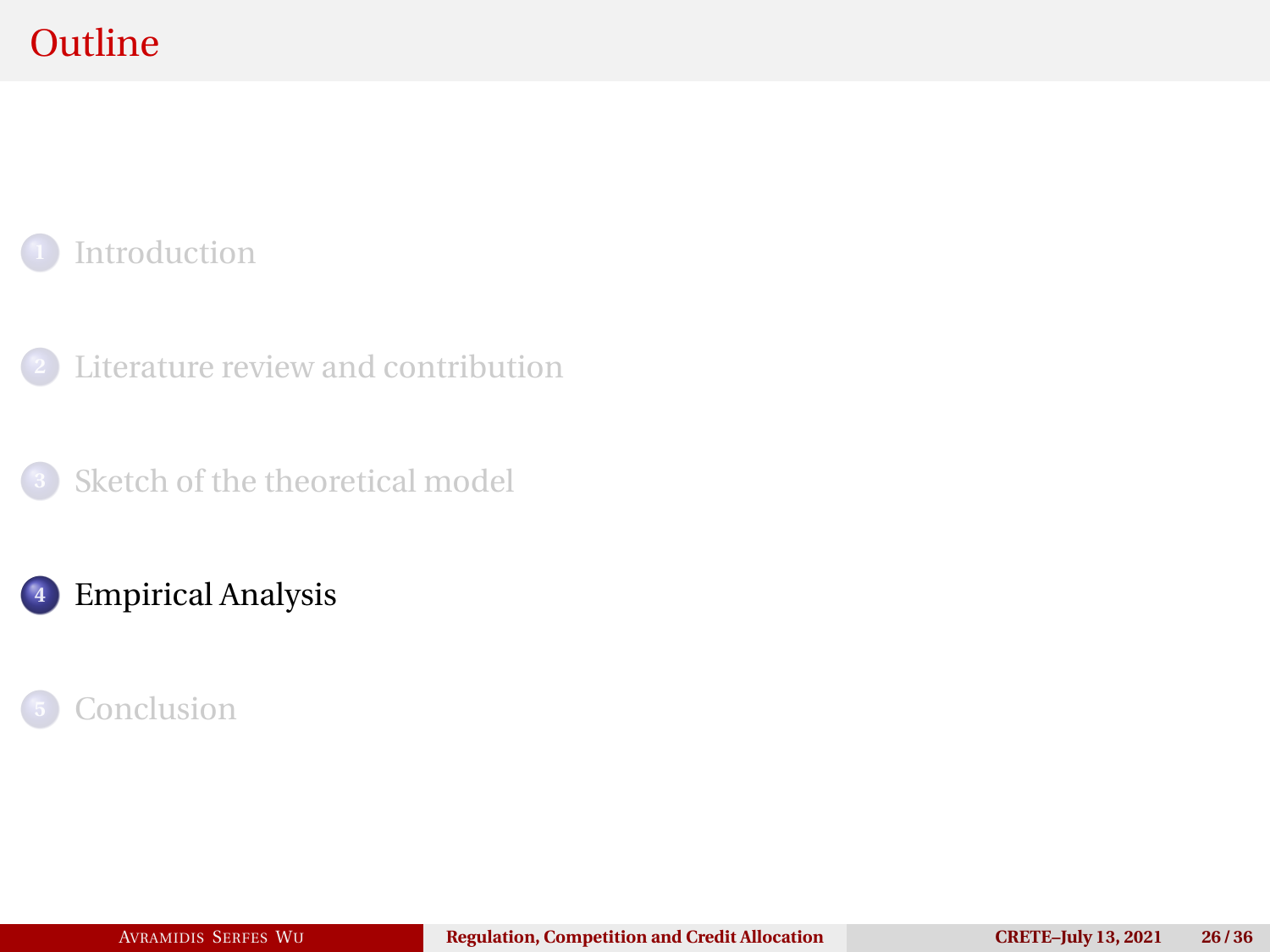- CRA small business loan data is obtained from FFIEC. We focus on small business loans with origination amounts of \$1 million or less.
- Business data is obtained from National Establishment Time Series (NETS). Focus on establishments that meet SBA's definition of small business.
- Bank branch data come from the Summary of Deposits (SOD), the annual survey of branch office deposits for all FDIC-insured institutions.
- To assign establishments and bank branches to census tracts, we perform geocoding from an establishment/bank branch latitude and longitude.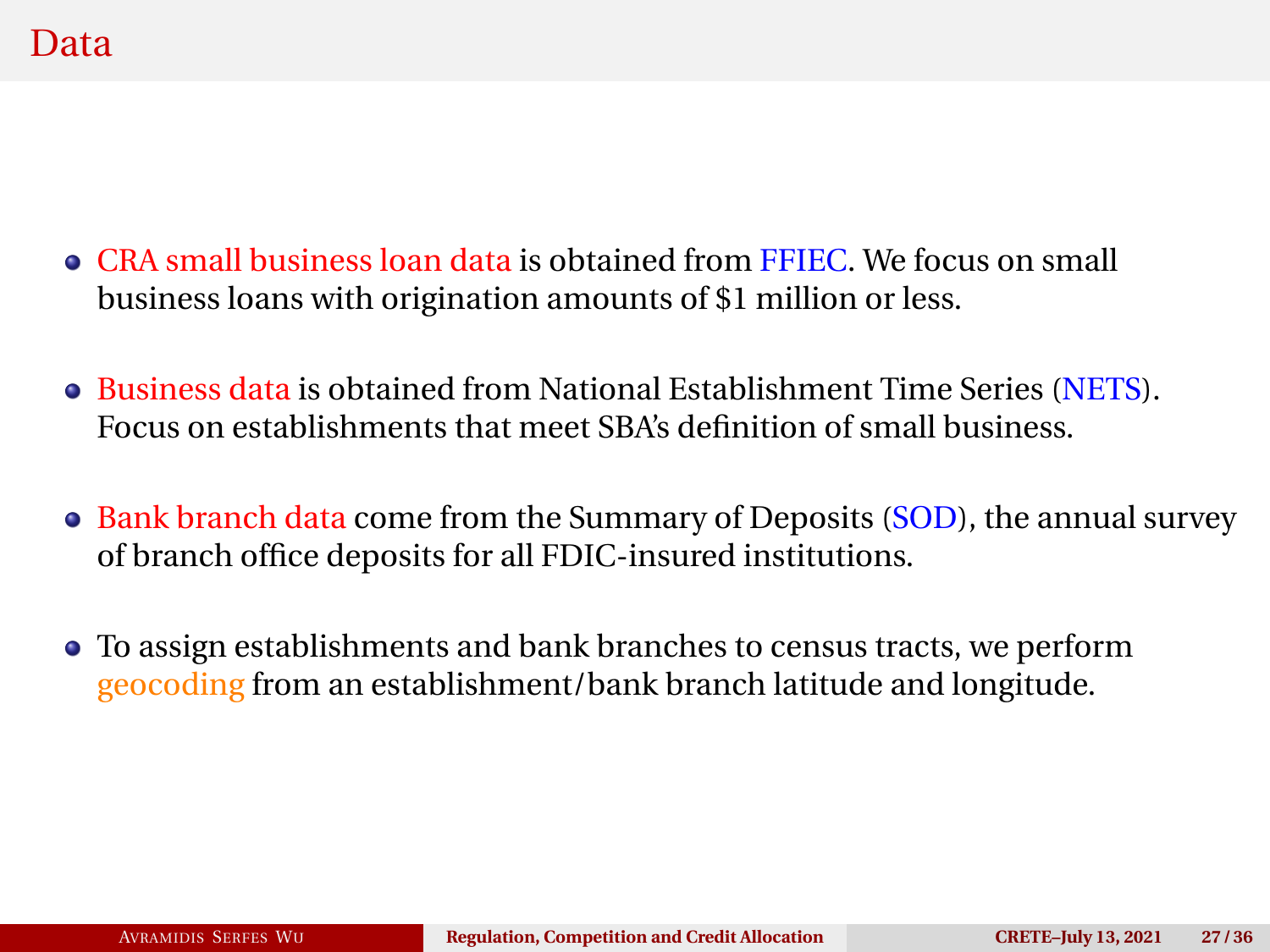# Sample

- Our sample covers the period **2011-2012**.
- Median Family Income MFI data is updated every ten years based on census data.
- CRA performance data in 2011 was based on the 2000 census information and data in 2012 was conducted using 2010 census data.
- As a result, approximately 15 percent of the tracts that were middle-upper income in the 2000 census moved to the moderate-low-income classification in the 2010 census.
- We focus on these newly eligible tracts to avoid any confounding effect from relationship lending on the credit score of businesses.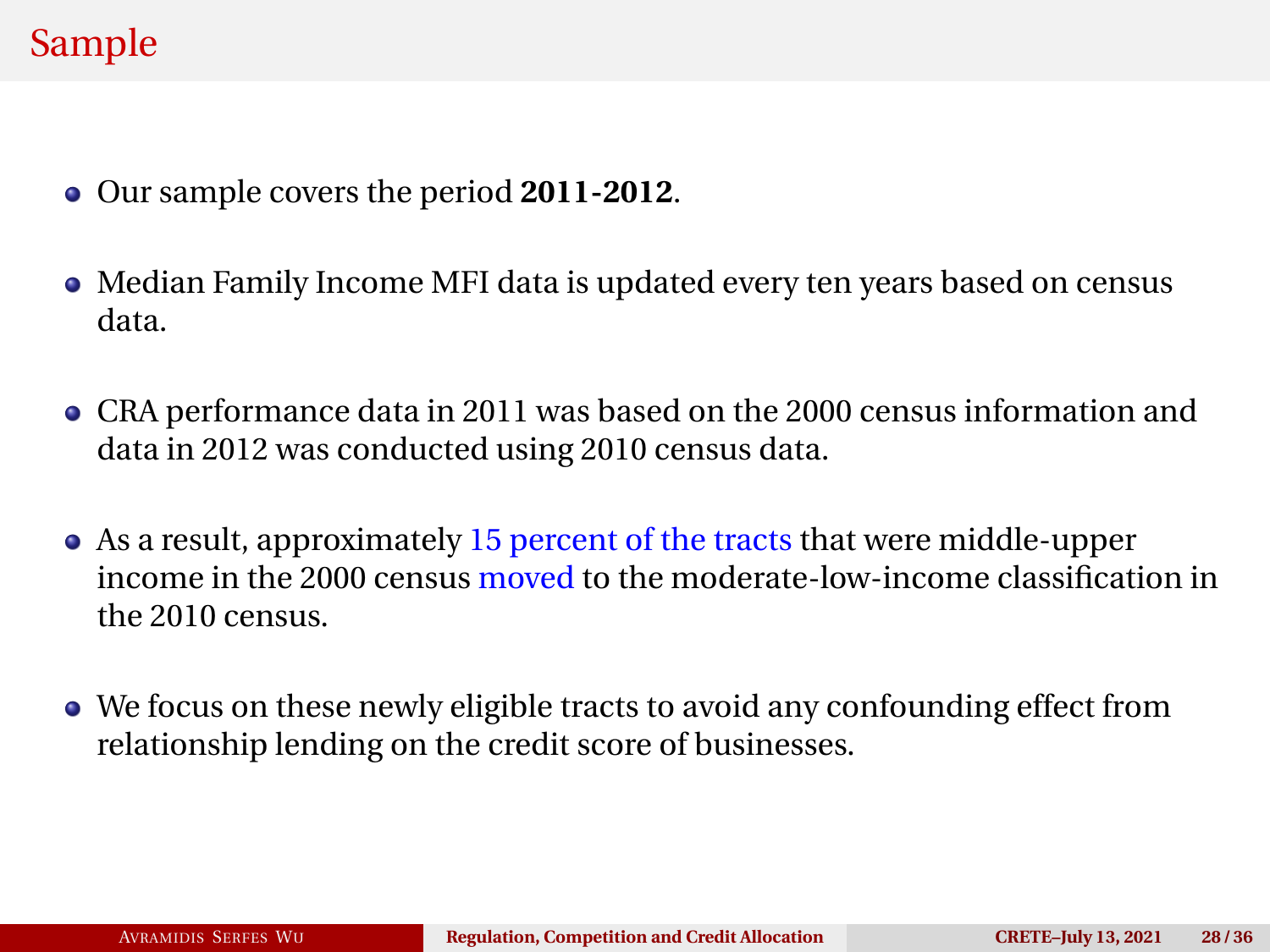# Regulation and small business loan supply

|                     | All tracts          |               | Low bank competition tracts |                | High bank competition tracts |               |
|---------------------|---------------------|---------------|-----------------------------|----------------|------------------------------|---------------|
| <b>VARIABLES</b>    | $\scriptstyle{(1)}$ | (2)           | (3)                         | (4)            | (5)                          | (6)           |
| Conventional        | $0.262***$          | $0.346***$    | $0.268***$                  | $0.348***$     | $0.255***$                   | $0.335***$    |
|                     | (0.0193)            | (0.0199)      | (0.0274)                    | (0.0265)       | (0.0274)                     | (0.0284)      |
| Bias-corrected      | $0.268***$          | $0.350***$    | $0.276***$                  | $0.347***$     | $0.258***$                   | $0.341***$    |
|                     | (0.0193)            | (0.0199)      | (0.0274)                    | (0.0265)       | (0.0274)                     | (0.0284)      |
| Robust              | $0.268***$          | $0.350***$    | $0.276***$                  | $0.347***$     | $0.258***$                   | $0.341***$    |
|                     | (0.0222)            | (0.0229)      | (0.0317)                    | (0.0306)       | (0.0323)                     | (0.0327)      |
| <b>Observations</b> | 73366               | 14164         | 36683                       | 7087           | 36683                        | 7077          |
| Robust 95% CI       | [0.224:0.312]       | [0.305:0.395] | [0.214; 0.338]              | [0.287; 0.407] | [0.195:0.322]                | [0.277:0.405] |
| Kernel Type         | Epanechnikov        | Epanechnikov  | Epanechnikov                | Epanechnikov   | Epanechnikov                 | Epanechnikov  |
| <b>BW</b> Type      | mserd               | mserd         | mserd                       | mserd          | mserd                        | mserd         |
| VCE method          | Cluster             | Cluster       | Cluster                     | Cluster        | Cluster                      | Cluster       |
| Covariates          | Yes                 | Yes           | Yes                         | Yes            | Yes                          | Yes           |
| Sample              | Total               | Matched       | Total                       | Matched        | Total                        | Matched       |
| Order Loc.Poly.(p)  | 1.000               | 1.000         | 1.000                       | 1.000          | 1.000                        | 1.000         |
| Order Bias $(q)$    | 2.000               | 2.000         | 2.000                       | 2.000          | 2.000                        | 2.000         |
| BW Loc.Poly.(h)     | 11.632              | 11.850        | 10.728                      | 12.786         | 12.358                       | 12.574        |
| BW Bias (b)         | 21.348              | 21.852        | 19.146                      | 23.191         | 21.042                       | 23.588        |

#### Table: Effect of CRA eligibility on the small business lending growth.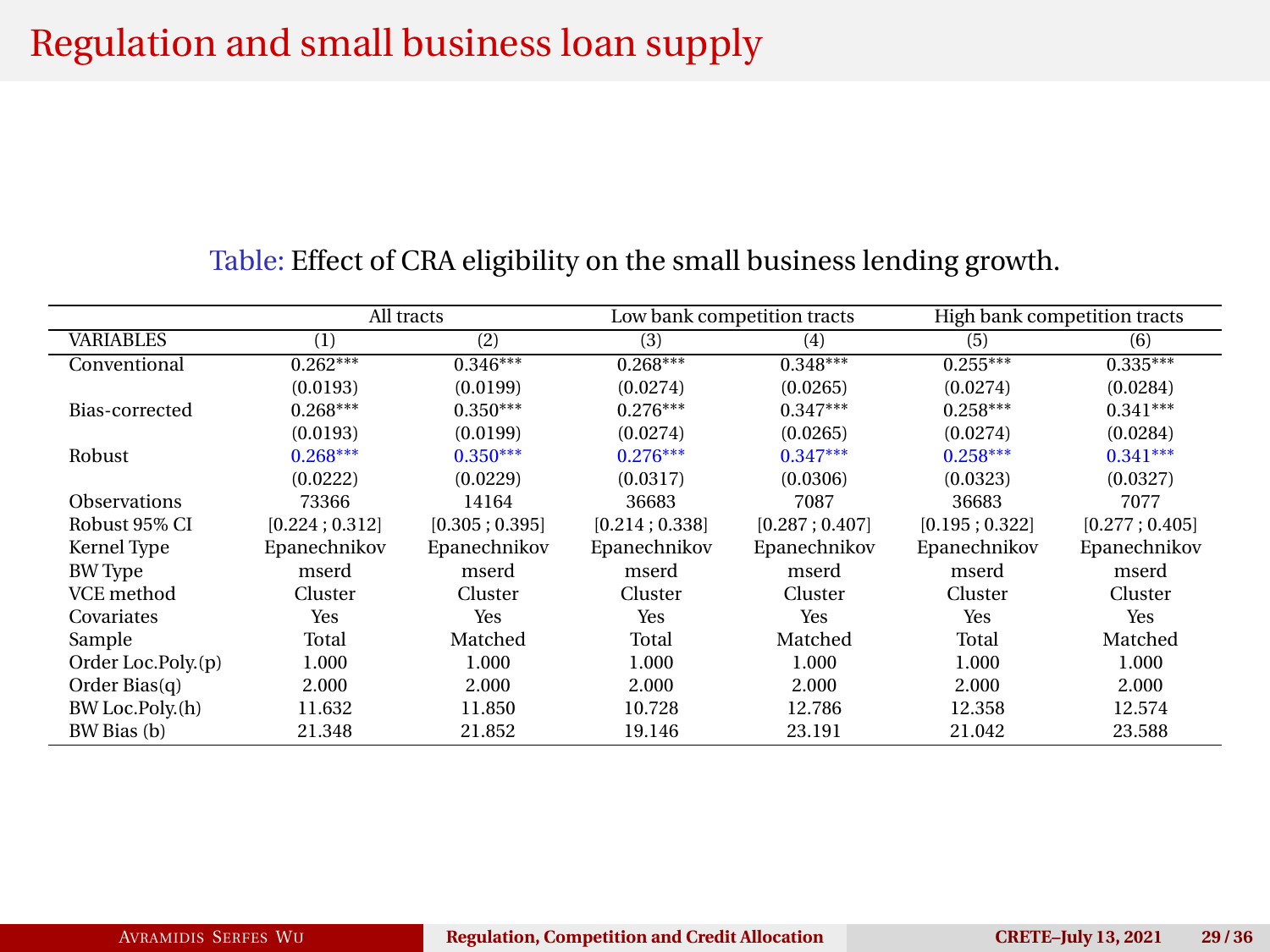## Regulation and small businesses credit score

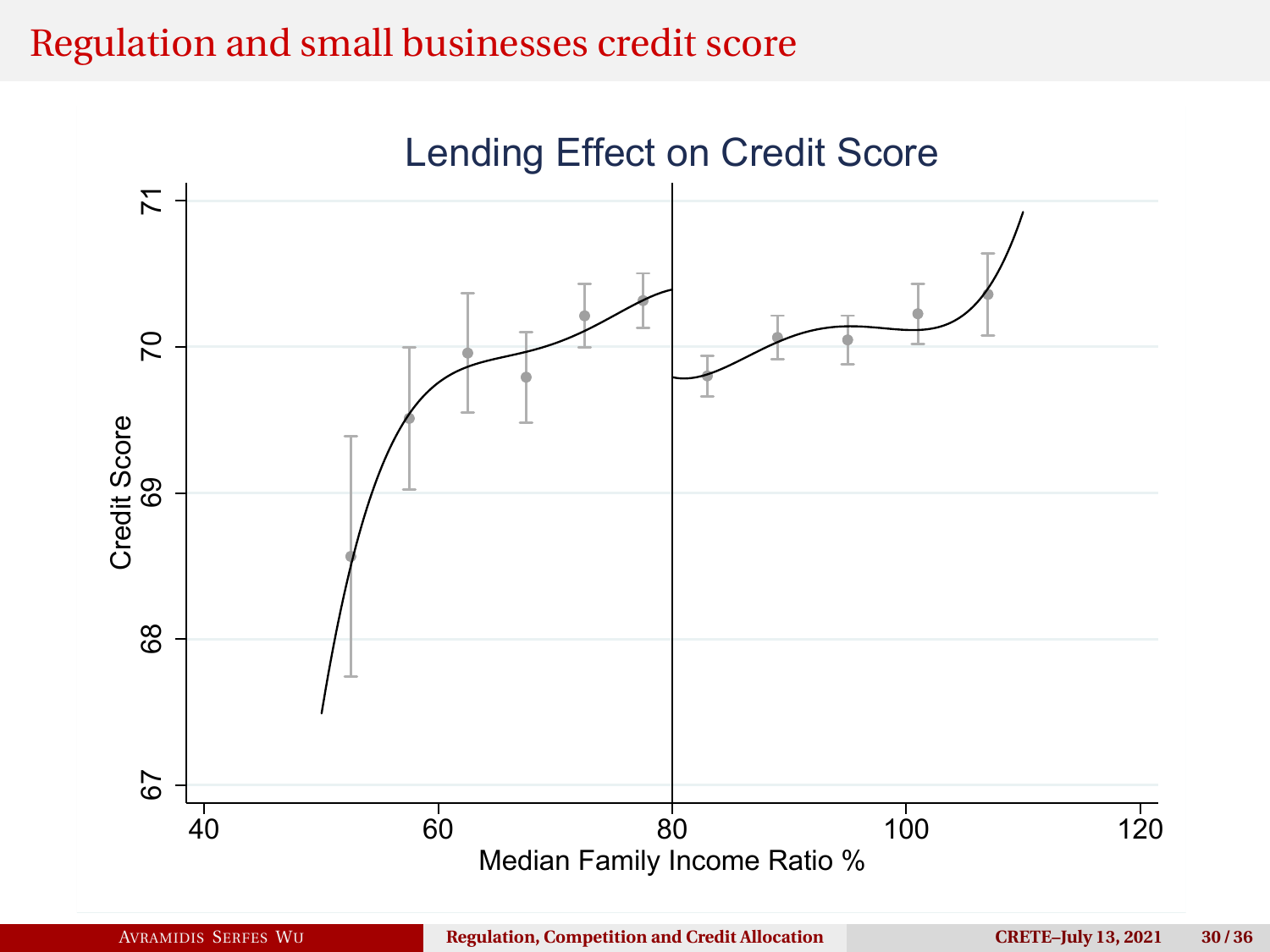## Regulation and small businesses credit score

| <b>VARIABLES</b>   | $\left(1\right)$ | (2)           | (3)            | (4)            | (5)           | (6)           |
|--------------------|------------------|---------------|----------------|----------------|---------------|---------------|
| Conventional       | $0.824**$        | $1.659***$    | $1.362**$      | $1.690***$     | $1.893***$    | $1.874***$    |
|                    | (0.415)          | (0.498)       | (0.630)        | (0.414)        | (0.479)       | (0.630)       |
| Bias-corrected     | $0.933**$        | $1.610***$    | $1.372**$      | $1.777***$     | $1.920***$    | $1.922***$    |
|                    | (0.415)          | (0.498)       | (0.630)        | (0.414)        | (0.479)       | (0.630)       |
| Robust             | $0.933*$         | $1.610***$    | $1.372**$      | $1.777***$     | $1.920***$    | $1.922***$    |
|                    | (0.483)          | (0.568)       | (0.692)        | (0.484)        | (0.554)       | (0.682)       |
| Observations       | 73366            | 73366         | 73366          | 14164          | 14164         | 14164         |
| Robust 95% CI      | $[-0.014:1.879]$ | [0.498:2.723] | [0.016; 2.728] | [0.829; 2.724] | [0.834:3.005] | [0.585:3.258] |
| Kernel Type        | Epanechnikov     | Epanechnikov  | Uniform        | Epanechnikov   | Epanechnikov  | Uniform       |
| <b>BW</b> Type     | mserd            | mserd         | msecombl       | mserd          | mserd         | msecomb1      |
| VCE method         | Cluster          | Cluster       | Cluster        | Cluster        | Cluster       | Cluster       |
| Covariates         | No               | Yes           | Yes            | No             | Yes           | Yes           |
| Sample             | Total            | Total         | Total          | Matched        | Matched       | Matched       |
| Order Loc.Poly.(p) | 1.000            | 1.000         | 2.000          | 1.000          | 1.000         | 2.000         |
| Order Bias(q)      | 2.000            | 2.000         | 3.000          | 2.000          | 2.000         | 3.000         |
| BW Loc.Poly.(h)    | 14.347           | 14.117        | 15.346         | 12.408         | 10.636        | 11.016        |
| BW Bias (b)        | 25.131           | 27.128        | 25.450         | 21.348         | 19.124        | 19.089        |

#### Table: Effect of CRA regulation on firm's credit score.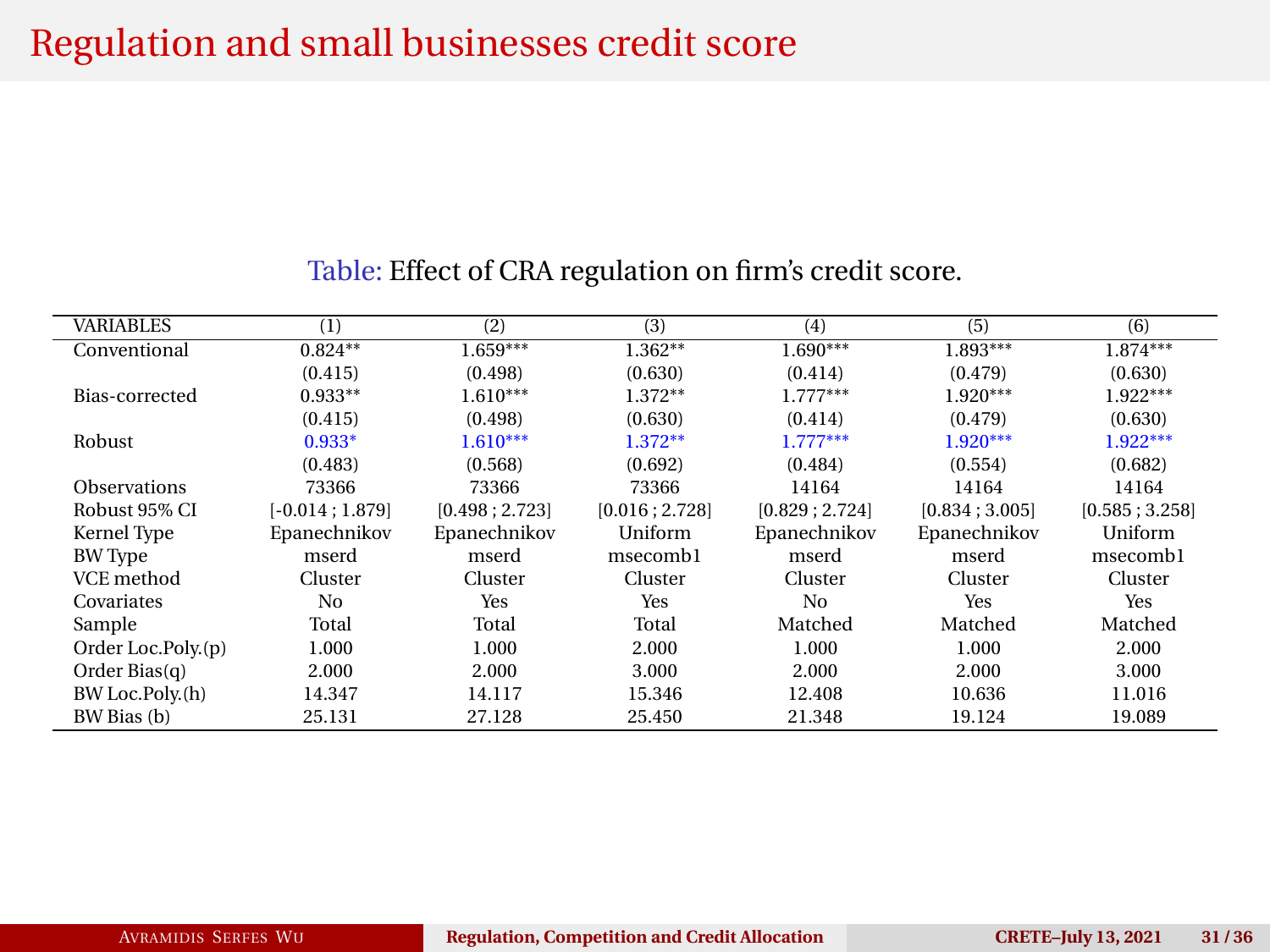# Regulation, bank competition and small businesses credit score

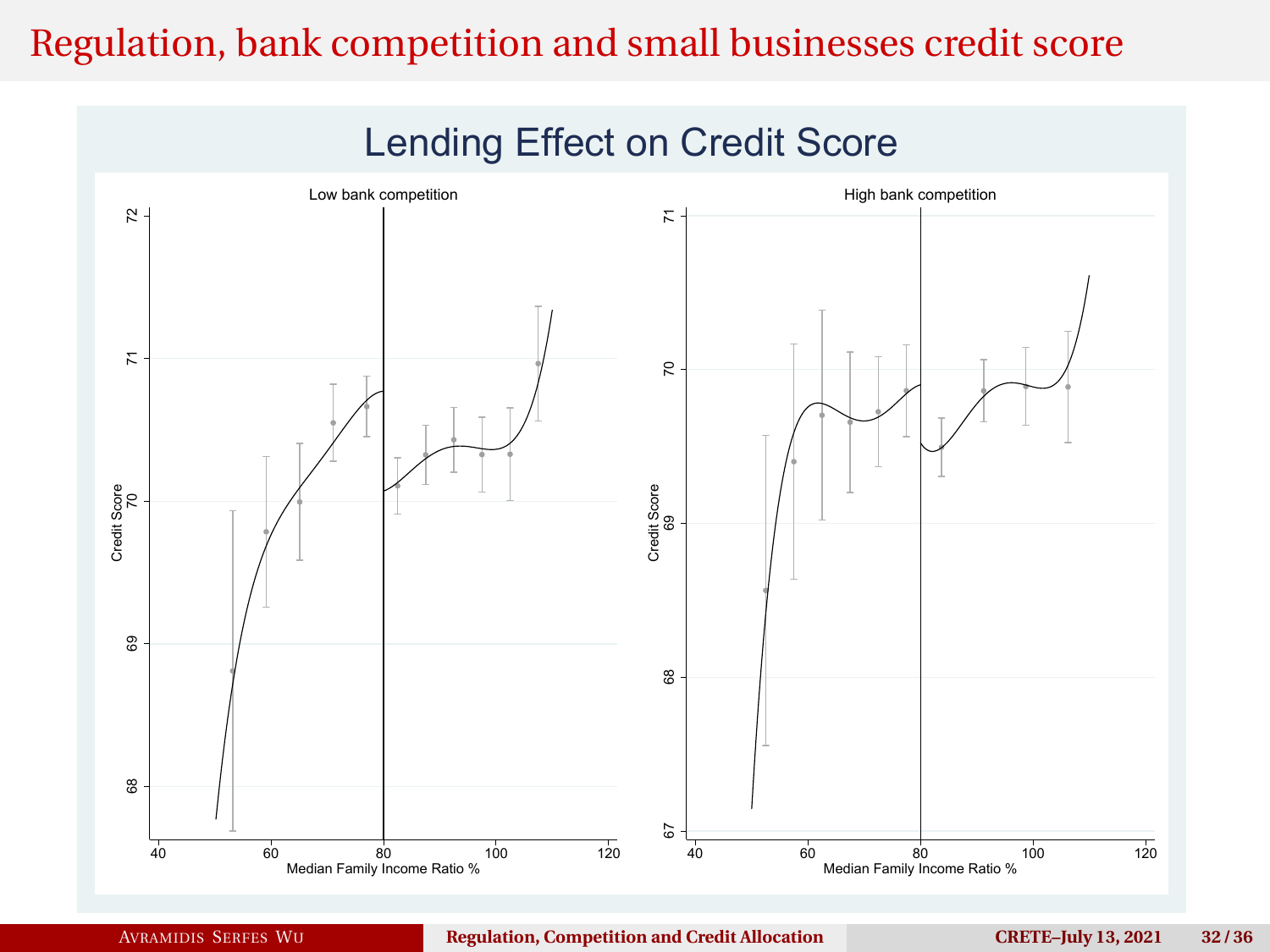## The role of bank competition

|                     | Low bank competition tracts |                | High bank competition tracts |                   |  |
|---------------------|-----------------------------|----------------|------------------------------|-------------------|--|
| <b>VARIABLES</b>    | (1)                         | (2)            | (3)                          | (4)               |  |
| Conventional        | $2.056***$                  | $2.244***$     | 0.916                        | $1.300*$          |  |
|                     | (0.611)                     | (0.535)        | (0.856)                      | (0.760)           |  |
| Bias-corrected      | $2.007***$                  | $2.191***$     | 0.793                        | 1.390*            |  |
|                     | (0.611)                     | (0.535)        | (0.856)                      | (0.760)           |  |
| Robust              | $2.007***$                  | $2.191***$     | 0.793                        | 1.390             |  |
|                     | (0.706)                     | (0.611)        | (1.012)                      | (0.886)           |  |
| <b>Observations</b> | 36683                       | 7087           | 36683                        | 7077              |  |
| Robust 95% CI       | [0.623; 3.392]              | [0.993; 3.389] | $[-1.191; 2.777]$            | $[-0.346; 3.127]$ |  |
| Kernel Type         | Epanechnikov                | Epanechnikov   | Epanechnikov                 | Epanechnikov      |  |
| BW Type             | mserd                       | mserd          | mserd                        | mserd             |  |
| VCE method          | Cluster                     | Cluster        | Cluster                      | Cluster           |  |
| Covariates          | Yes                         | Yes            | Yes                          | Yes               |  |
| Sample              | Total                       | Matched        | Total                        | Matched           |  |
| Order Loc.Poly.(p)  | 1.000                       | 1.000          | 1.000                        | 1.000             |  |
| Order Bias $(q)$    | 2.000                       | 2.000          | 2.000                        | 2.000             |  |
| BW Loc.Poly.(h)     | 15.553                      | 14.466         | 12.089                       | 11.781            |  |
| BW Bias (b)         | 27.987                      | 27.784         | 20.271                       | 20.843            |  |

#### Table: Bank competition and the effect of CRA regulation on firm's credit score.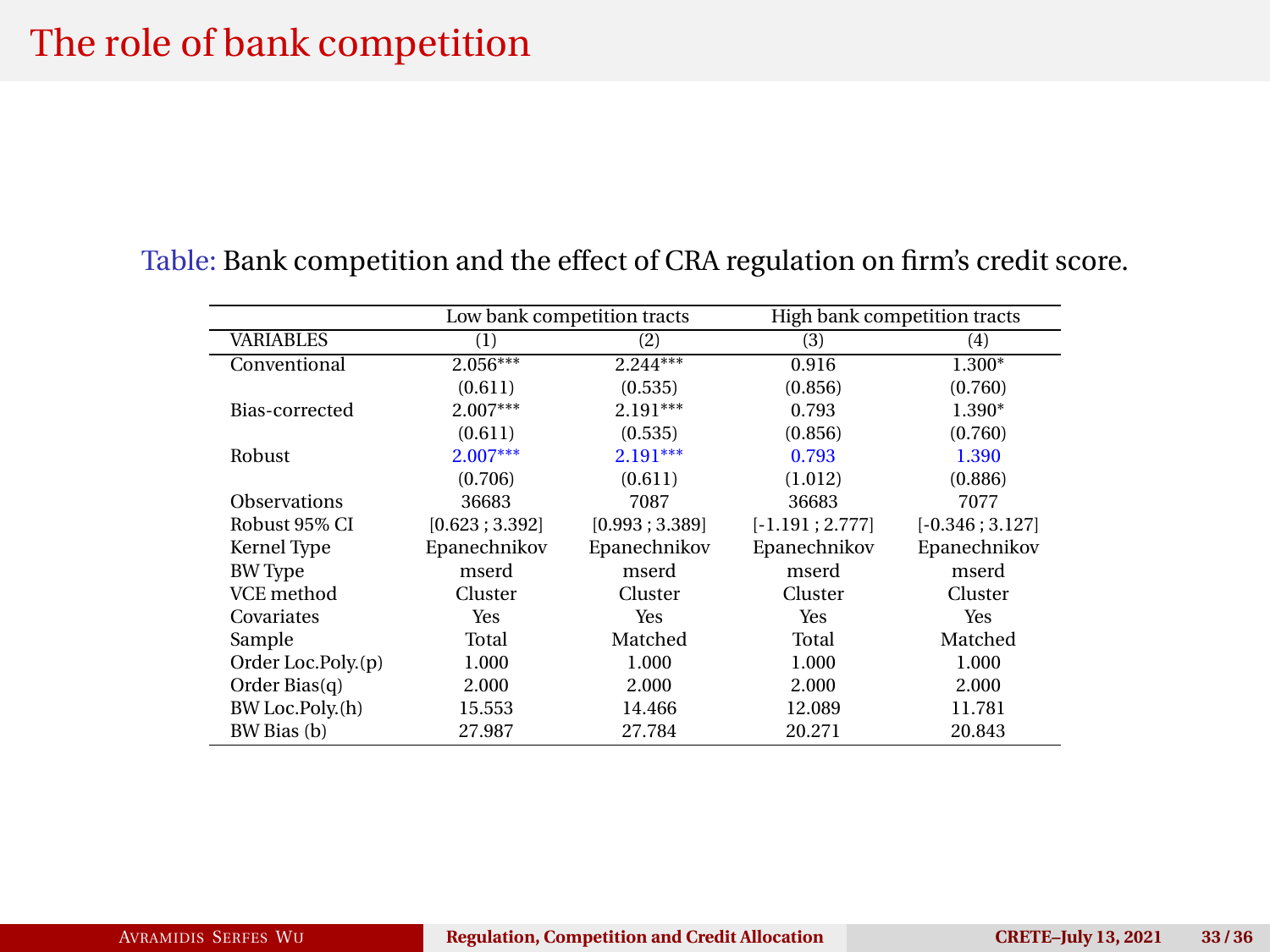# <span id="page-33-0"></span>**Outline**

### [Introduction](#page-1-0)

[Literature review and contribution](#page-8-0)

[Sketch of the theoretical model](#page-11-0)

#### [Empirical Analysis](#page-25-0)

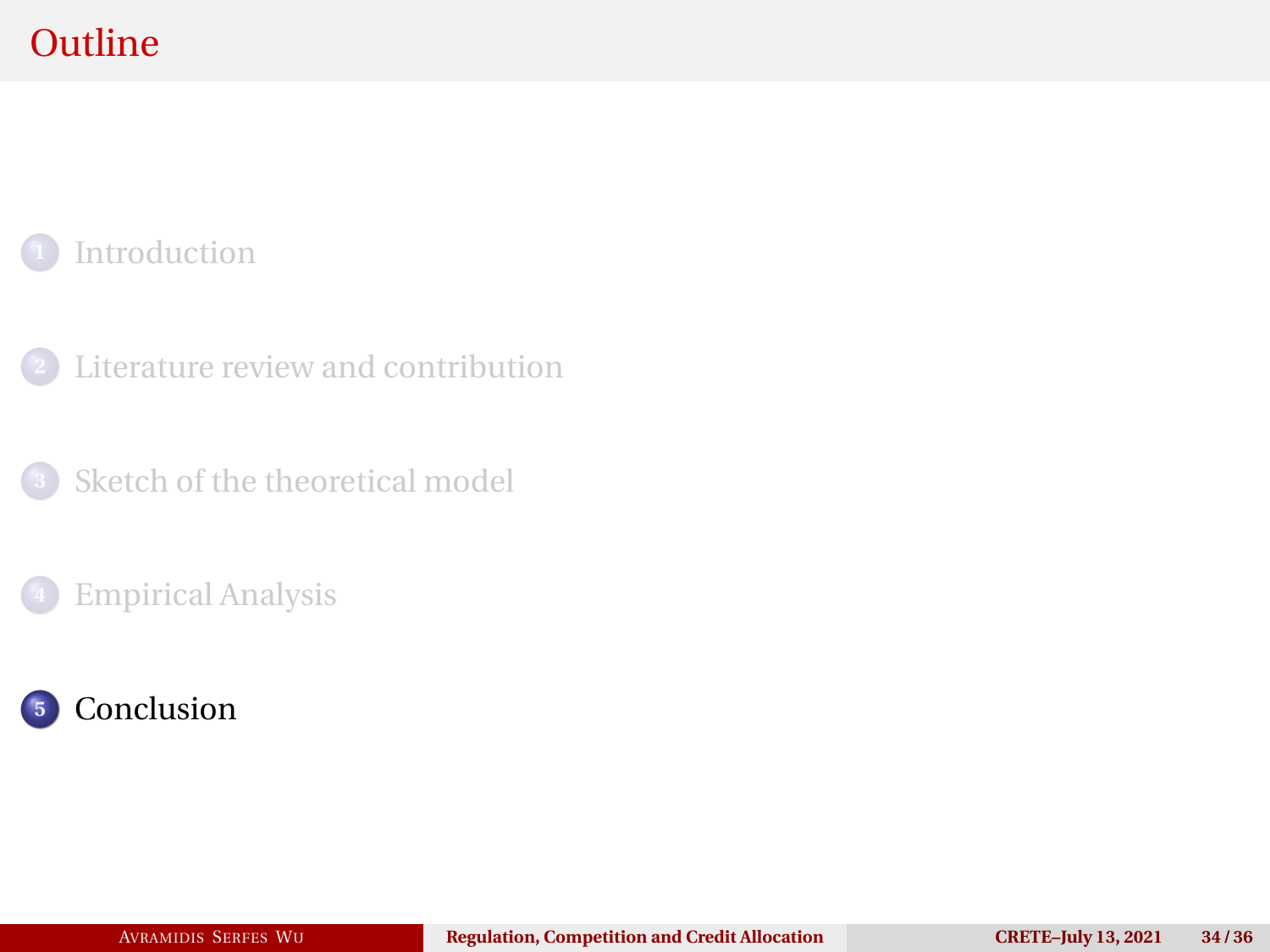## Conclusion

- We provide evidence of the positive impact of CRA's small business lending program on the credit score of businesses located in low and moderate income communities.
- The program's success, however, depends crucially on the demand adjusted bank competition of the local market.
- In markets with few entrepreneurs relative to the number of competing bank branches, banks do not earn enough rents and hence choose not to produce information.
- The regulation in those markets leads to some waste of resources in the form of loans given to unworthy projects.
- Policy recommendations:
	- Lower information acquisition costs.
	- Promote competition among rating agencies, e.g., Dun & Bradstreet, Experian, Equifax.